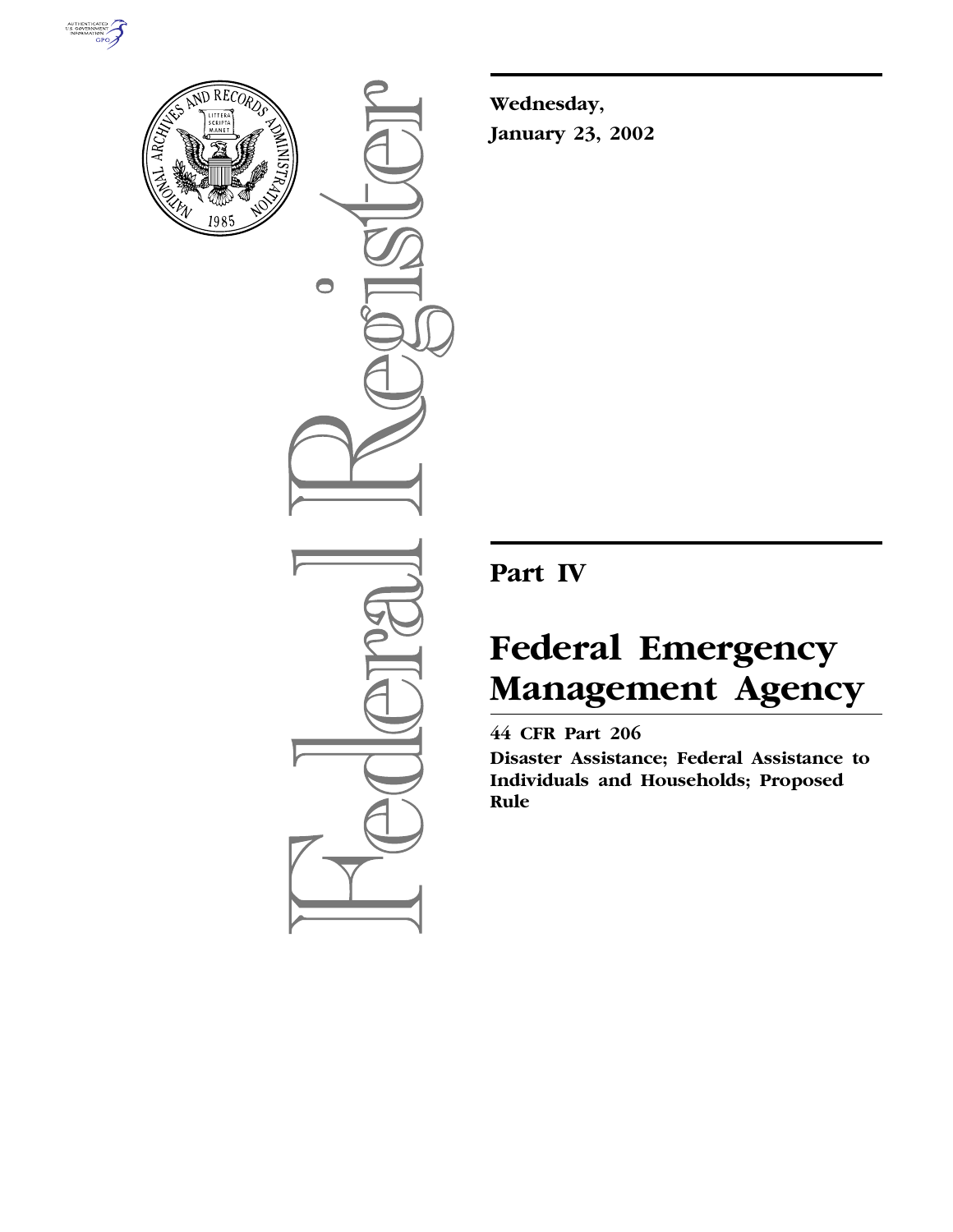#### **FEDERAL EMERGENCY MANAGEMENT AGENCY**

#### **44 CFR Part 206**

**RIN 3067–AD25**

#### **Disaster Assistance; Federal Assistance to Individuals and Households**

**AGENCY:** Federal Emergency Management Agency (FEMA). **ACTION:** Proposed rule.

**SUMMARY:** This proposed rule would implement section 206 of the Disaster Mitigation Act of 2000 by consolidating ''Temporary Housing Assistance'' and ''Individual and Family Grant Programs'' into a single program called ''Federal Assistance to Individuals and Households''. Through this consolidation we are attempting to streamline the administration of the provision of assistance to disaster victims.

**DATES:** We (FEMA) invite your comments on this proposed rule, which we should receive by March 11, 2002. **ADDRESSES:** Please send any comments on this proposed rule to the Rules Docket Clerk, Office of the General Counsel, Federal Emergency Management Agency, room 840, 500 C Street, SW., Washington, DC 20472, or (fax) (202) 646–4536, or (email) *rules@fema.gov.*

#### **FOR FURTHER INFORMATION CONTACT:**

Lumumba Yancey, Readiness, Response and Recovery Directorate, (202) 646– 3939, or (email) at

*lumumba.yancey@fema.gov.*

**SUPPLEMENTARY INFORMATION:** By virtue of its enactment of section 206(a) of the Disaster Mitigation Act of 2000, Pub.L. 106–390, Congress effectively combined into one section of the Robert T. Stafford Disaster Relief and Emergency Assistance Act (Stafford Act, or the Act) what previously had been two separate provisions. The first is the old version of section 408 of the Stafford Act, 42 U.S.C. 5174, entitled ''Temporary Housing Assistance''. The second is section 411 of the Stafford Act, 42 U.S.C. 5178, entitled ''Individual and Family Grant Programs''. Under section 206(d) of Pub.L. 106–390, this consolidation of sections 408 and 411 of the Stafford Act will not become effective until 18 months after enactment of Pub.L. 106–390. The President signed Pub.L. 106–390 on October 30, 2000; the new consolidated authority becomes effective on May 1, 2002. Once made final this proposed rule will guide FEMA's implementation of the new statutory provision.

The intent of section 206 of Pub.L. 106–390 is to consolidate and streamline the provision of assistance under sections 408 and 411 of the Stafford Act. For example, House Report No. 106–40 (the report that accompanied H.R. 707, which became Pub.L. 106–390) indicates that H.R. 707 ''attempts to increase the efficiency of existing disaster assistance programs by eliminating unnecessary and complicated aspects of the program. This includes  $* * *$  combining the housing and individual and family assistance programs.'' *See* p. 11 of House Report No. 106–40.

Because of the clear Congressional interest in streamlining the provision of assistance under the new version of section 408 of the Act, 42 U.S.C. 5174, we propose to administer a consolidated program under section 408. Under the new version of 42 U.S.C. 5174 there would be a single registration period for assistance (see § 206.103 of the proposed rule), a consolidated statement of eligibility and ineligibility conditions for assistance (§ 206.104 of the proposed rule), a consolidated definition of the criteria for assistance (§ 206.105 of the proposed rule), a consolidated appeal process (§ 206.106 of the proposed rule), a consolidated process for recovery of funds (§ 206.107 of the proposed rule), and a consolidated process for possible State administration of certain types of assistance that are authorized by amended section 408 (§ 206.111 of the proposed rule).

We anticipate that generally FEMA will administer all assistance under amended 42 U.S.C. 5174. However, under § 206.111 of the proposed rule the States will have the discretion to administer certain types of assistance previously known as the Individual and Family Grant Programs (see § 206.111(a) of the proposed rule). In addition, we anticipate that some States may ask to participate in the management of a portion of the direct housing program. The decision to allow States to do so is within FEMA's discretion, which we will apply by a Memorandum of Understanding (MOU). States that wish to administer these programs would work with FEMA to develop an annual MOU to govern their activities under 42 U.S.C. 5174 as a precondition of active involvement in such activities. The MOUs would reflect the streamlined approach to the activities authorized by 42 U.S.C. 5174 and would describe different optional procedures for States to use in the administration of the program.

Under § 206.111(a) of the proposed rule, States would be given the option to administer certain types of assistance

under the new authority entitled ''Assistance to Address Other Needs.'' See revised 42 U.S.C. 5174(e). We drafted the proposed regulation to give States this discretion in light of the language of 42 U.S.C. 5174(f), which authorizes States to ''request a grant from (FEMA) to provide financial assistance to individuals and households in the State under paragraph (e)\* \* \*.'' We anticipate that most States that opt to administer this program will use FEMA's processing system in performing their activities, but we also plan to offer States the opportunity to administer the program more independently. At the same time we are sensitive to the clear expression of congressional intent to consolidate and streamline assistance under the provision. We invite comment from the public on the tension between the need to consolidate and streamline the activities which are authorized by the new version of 42 U.S.C. 5174, on the one hand, and the need to ensure the availability of an active State role in the process, on the other hand.

In addition, the proposed rule contemplates that in some situations States may opt to participate in the management of ''direct'' disaster housing assistance programs under 42 U.S.C. 5174(c)(1)(B). See § 206.111(b) of the proposed rule. Our existing rule at 44 CFR 206.101(s) contemplates the possibility of States managing any portion of a temporary housing program. On the other hand, § 206.111(b) of the proposed rule only contemplates the possibility of a State managing the ''direct housing'' authority under 42 U.S.C. 5174(c)(1)(B). We decided to draft the regulation in a more limited manner than the current regulation because of the clear congressional desire for a more consolidated and streamlined program under 42 U.S.C. 5174. At the same time we propose to continue the policy of enabling States that desire to do so to become active participants in the process of providing temporary direct housing assistance to their residents in the aftermath of major disasters.

The current version of 42 U.S.C. 5174 does not contain an explicit reference to the possibility of a State administering the temporary housing authority of the Act. Nevertheless, FEMA published 44 CFR 206.101(s) several years ago in spite of the lack of explicit authority for States to administer any portion of the temporary housing authorities of the Stafford Act. Because no one has questioned this rule in the many years that it has been in place, we believe that there is implicit authority to retain a rule that calls for possible State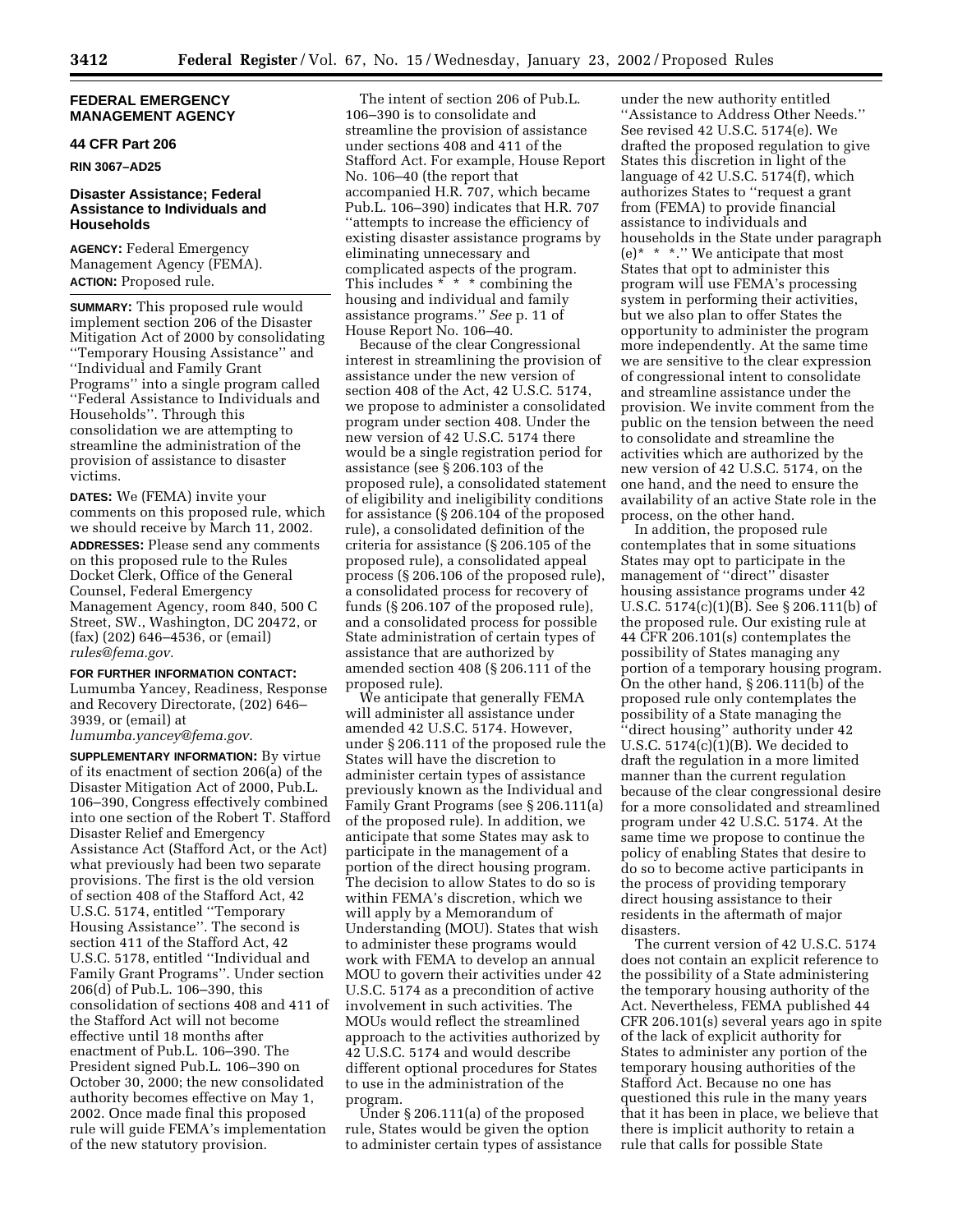management of the temporary direct housing authority of the Stafford Act. We solicit input from the public on this aspect of the proposed rule.

 $42$  U.S.C.  $5174(b)$  is the general authority for the President to provide housing assistance to disaster victims, which the President delegated to the Director of FEMA under Executive Order 12148. This new paragraph explicitly indicates that FEMA has authority to determine the most appropriate form of housing assistance to provide to disaster victims. This is a new provision in the Stafford Act that in the past we addressed in our implementing regulations. In addition, 42 U.S.C. 5174(b) states explicitly for the first time that we can provide more than one form of housing assistance to disaster victims ''based on the suitability and availability of the types of assistance, to meet the needs of individuals and households in the particular disaster situation.'' *See* 42 U.S.C. 5174(b)(2)(B).

Section 408(a)(3) of the previous version of the Stafford Act stated that ''Federal financial and operational assistance under this section shall continue for not longer than 18 months....'' The general rule under this provision is that *all* forms of temporary housing assistance are available for up to 18 months, unless FEMA extends the period in the public interest. On the other hand, under the amended version of 42 U.S.C. 5174(c)(1)(B)(ii) the only type of temporary housing assistance that is specifically limited to 18 months is ''direct'' housing assistance (e.g., mobile homes and travel trailers). However, there is no indication in the Disaster Mitigation Act of 2000 that Congress intended for other forms of temporary housing assistance to be available generally for more than 18 months. In addition, in most cases if we were to provide rental assistance under the new version of 42 U.S.C.  $5174(c)(1)$ for more than 18 months, the total assistance would exceed the \$25,000 cap that is imposed by amended 42 U.S.C. 5174(h). Therefore, we have included a provision in the proposed rule that would limit temporary housing assistance generally (rather than only in the case of the provision of ''direct'' housing assistance) to no more than 18 months (see § 206.101(d) of the proposed rule). We would appreciate comments from the public on this aspect of the proposed rule.

The new version of 42 U.S.C. 5174(c) identifies the types of housing assistance that FEMA can provide in the aftermath of presidentially-declared major disasters. The types of authorized housing assistance are:

(1) Financial assistance to rent alternate housing (see the amended version of 42 U.S.C.  $5174(c)(1)(A)$ , as well as § 206.108(b)(1)(i) of the proposed rule);

(2) ''Direct'' housing assistance in the form of temporary housing units (e.g., mobile homes and travel trailers) that FEMA purchases or leases for disaster victims, usually in situations where rental accommodations are not available (see the amended version of 42 U.S.C.  $5174(c)(1)(B)$ , as well as § 206.108(b)(1)(ii) of the proposed rule);

(3) Financial assistance (up to \$5,000 per household) for the repair of owneroccupied private residences, utilities, and residential infrastructure that are damaged in major disasters (which can be provided without demonstrating that a disaster victim's housing needs can be met by other means, other than by insurance reimbursement) (see the amended version of 42 U.S.C. 5174(c)(2), as well as § 206.108(b)(2) of the proposed rule);

(4) Financial assistance (up to \$10,000 per household) for the replacement of owner-occupied private residences that are damaged by major disasters (see the amended version of 42 U.S.C. 5174(c)(3), as well as § 206.108(b)(3) of the proposed rule); and

(5) Financial assistance or direct assistance to disaster victims to construct permanent housing in insular areas (i.e., the Virgin Islands, Guam, American Samoa, and the Commonwealth of the Northern Mariana Islands) and in Puerto Rico and other remote locations when no alternate housing resources are available and when the other forms of authorized temporary housing assistance are ''unavailable, infeasible, or not costeffective'' (see the amended version of 42 U.S.C. 5174(c)(4), as well as § 206.108(b)(4) of the proposed rule).

There are several significant differences between this new version of the Stafford Act's housing authority and the previous version. The previous version of 42 U.S.C. 5174 was entitled ''Temporary Housing Assistance'', and it authorized exclusively temporary assistance to address the housing needs of disaster victims. The new version of 42 U.S.C. 5174, on the other hand, contains two housing authorities that have more permanent than temporary features. There is now an authorization for replacement housing to be provided to disaster victims (see the amended version of 42 U.S.C. 5174(c)(3), which we discuss below), and there is an authority for permanent housing construction at the new version of 42 U.S.C. 5174(c)(4), which we also discuss below. These new provisions of the Act

suggest congressional recognition that in some unique circumstances we should implement the traditionally temporary housing authorities of the Stafford Act so as to provide a longer term solution to the housing needs of disaster victims.

Another change to the Act relates to 42 U.S.C. 5174(b) of the earlier version of the Act. That provision, which is not in the new version of the temporary housing authority, authorized the payment of mortgage or rental assistance to disaster victims who, as a result of financial hardship caused by a major disaster, were unable to continue paying their pre-disaster rent or mortgages. Because this form of housing assistance is no longer in the Act, for major disasters declared on or after May 1, 2002, this type of housing assistance will not be available under the Stafford Act.

Another change in the new housing authority relates to the authority to provide financial assistance to repair owner-occupied residences in the aftermath of major disasters. The previous version of this authority did not contain a cap on the amount of such assistance. Our practice has been to impose such caps administratively. The new version of the temporary housing authority (see the revised version of 42 U.S.C. 5174(c)(2)) contains a \$5,000 cap on this type of assistance (to be adjusted annually to reflect changes in the Consumer Price Index). *See* § 206.108(b)(2) of the proposed rule. The \$5,000 cap would cover not only repairs to owner-occupied private residences, but also hazard mitigation measures. The legislative history relating to this new provision suggests that there is some confusion whether the amended language imposes an absolute cap on the amount of authorized repair assistance. Although we believe that the enacted provision creates an absolute \$5,000 cap on this type of assistance, we are concerned that that cap might imprudently tie our hands in our administration of this provision of the revised legislation. Therefore, we ask for public comments on the housing repair authority generally, and on the \$5,000 cap in particular.

Congress also authorized two new forms of housing assistance in the new version of 42 U.S.C. 5174. The first appears at 42 U.S.C. 5174(c)(3). This provision authorizes for the first time in the history of the Federal disaster assistance program funding to replace owner-occupied private residences that are damaged in major disasters. The provision of the proposed regulation that would implement this new authority appears at § 206.108(b)(3) of the proposed rule. The proposed rule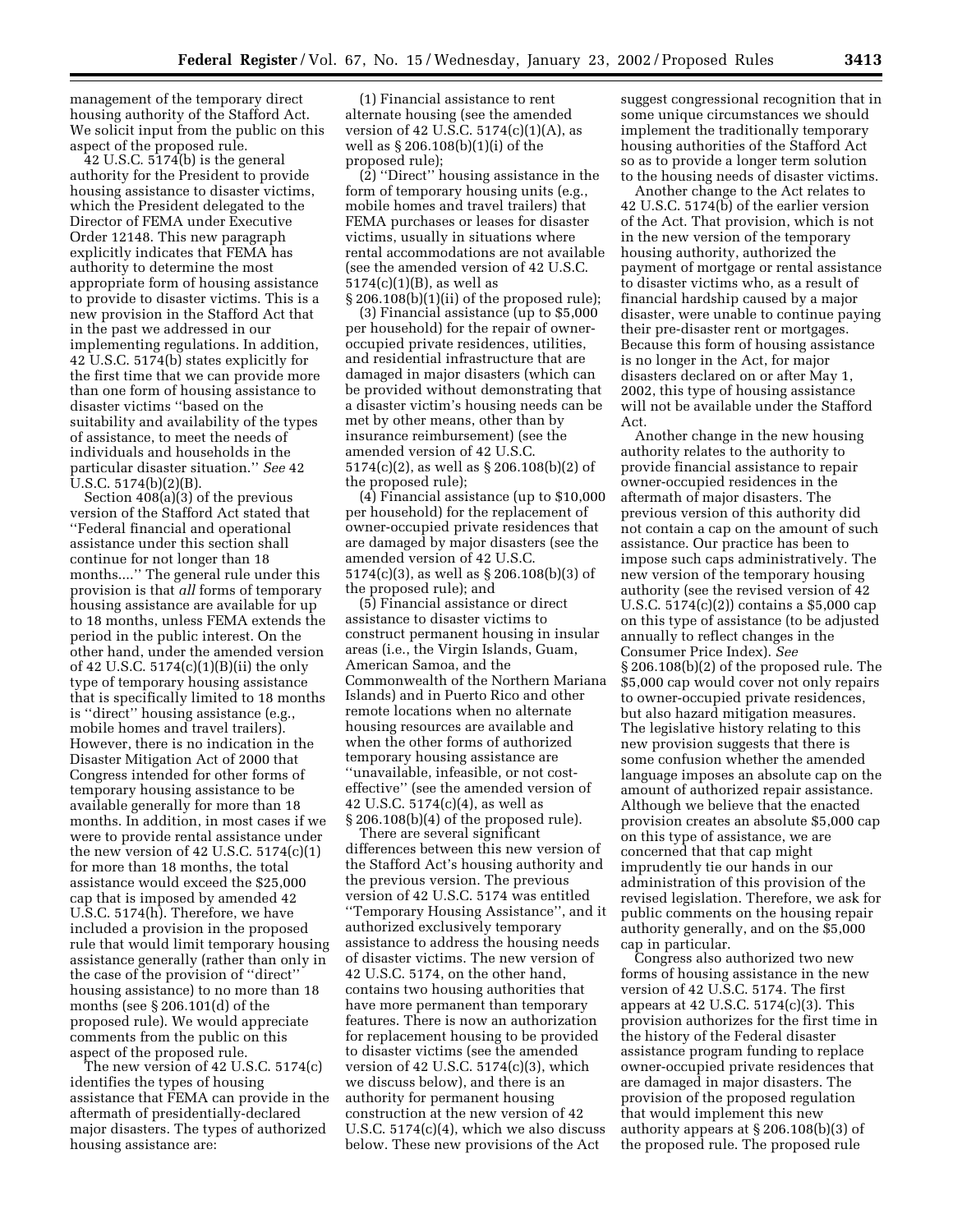states that before we can provide this type of replacement assistance, an authorized member of the affected household must agree to purchase flood insurance on the replacement housing unit under any applicable flood insurance purchase mandates that are created by the Flood Disaster Protection Act of 1973 and the National Flood Insurance Reform Act of 1994. The proposed rule indicates that this new replacement housing authority would only apply where an owner-occupied private residence could be replaced ''in its entirety'' for \$10,000 or less (adjusted annually to reflect changes in the Consumer Price Index). FEMA does not expect that it will be feasible to use this authority often.

The second new form of housing assistance in the new version of 42 U.S.C. 5174 authorizes the construction of permanent housing in insular areas and other remote areas where it would not be feasible or cost-effective to rely on other types of temporary housing assistance. On several occasions in the past we have provided permanent housing assistance in remote insular areas of Puerto Rico and various Pacific islands because there were no rental resources available, repairs to predisaster residences were not feasible, and it would not have been costeffective to purchase and ship mobile homes or other readily-fabricated dwellings to the disaster sites. The enactment of this new provision reflects an understanding that in rare, limited circumstances permanent housing assistance may be the only viable way to provide housing in the aftermath of major disasters. We would implement this new authority under § 206.108(b)(4) of the proposed regulation. The new authority could be implemented in insular areas, i.e., the Virgin Islands, American Samoa, Guam, and the Commonwealth of the Northern Mariana Islands, and in Puerto Rico and other areas that are eligible to receive disaster assistance under the Stafford Act, but which are so remote as to make other forms of housing assistance extremely difficult and costly to provide.

The regulations that implement the current version of 42 U.S.C. 5174 explicitly refer to the provision of ''transient accommodations'' assistance. See 44 CFR 206.101(g)(1)(ii). That provision of the existing regulations authorizes FEMA to provide short-term housing assistance for up to 30 days to help disaster victims meet their immediate post-disaster housing needs. The proposed rule that we publish today does not explicitly refer to ''transient accommodations'', but we propose to provide this type of financial

assistance as an implicit subset of the financial assistance that we will continue to provide under the revised version of 42 U.S.C.  $5174(c)(1)(A)$  of the Stafford Act and under § 206.108(b)(1)(i) of the proposed rule.

The new version of 42 U.S.C. 5174(d) imposes certain terms and conditions on the provision of direct housing assistance to disaster victims. The general rule is that we will place direct housing assistance on a site provided by the State, local government, owner of the site, or by the disaster victim. We can, however, provide a site when we determine that a site that we provide would be more economical or accessible than one provided by the State, local government, site owner, or the disaster victim. The previous version of 42 U.S.C. 5174(a)(4) dictated that the costs of site construction and development would be cost shared between FEMA and the State or local government, but the new version of 42 U.S.C. 5174 does not retain this cost sharing provision. Therefore, we may fund the entire costs of site construction and development in the future'' but only where we determine that it is necessary for the Federal government to assume this obligation.

New 42 U.S.C. 5174(d)(2) describes the process for disposal of temporary housing units that are purchased for the use of disaster victims. We may sell such housing units directly to disaster victims who occupy the units if they lack other permanent housing. As described in the proposed rule at § 206.109(a)(1)(ii), the sales price will be at fair market value, except that FEMA may adjust the sales price for purchasers who are not able to pay such an amount for the purchase of a temporary housing unit. As provided under new 42 U.S.C.  $5174(d)(2)(A)(iii)$ , as well as § 206.109(a)(1)(iii) of the proposed rule, we would deposit the proceeds of such sales into the Disaster Relief Fund, which we administer to implement the Stafford Act.

Paragraphs  $(A)(iv)$  and  $(B)(ii)(II)$  of revised 42 U.S.C. 5174(d)(2) relate to the obligation to purchase insurance on disaster housing units. The insurance purchase mandates relate to ''hazard insurance'' and ''flood insurance'' (flood insurance is not typically provided in standard homeowners insurance policies). Initially we want to point out that we interpret the mandate to purchase ''hazard insurance'' to equate to a mandate to obtain standard homeowners insurance policies on disaster housing units that are purchased following major disaster responses. We do not intend to require the purchase of insurance for every

conceivable hazard that might exist in a given locale under these two paragraphs in 42 U.S.C. 5174(d)(2).

We also want to ask those who review this proposed rule to note the different statutory provisions relating to the purchase of flood insurance on housing units that FEMA sells under 42 U.S.C. 5174(d)(2). 42 U.S.C. 5174(d)(2)(A)(iv) and  $(d)(2)(B)(ii)(II)$  mandate that as a condition of the sale of a housing unit to disaster victims or to States, to other governmental entities, or to voluntary organizations, respectively, the purchaser must agree to purchase and maintain flood insurance on the housing unit. That mandate does not apply to ''any other person'' who purchases a housing unit under the terms of 42 U.S.C. 5174(d)(2)(B). There is no indication in the legislation or the legislative history why Congress may have intended to require disaster victims, State or local governments, or voluntary organizations to purchase flood insurance on housing units that FEMA sells in the aftermath of major disasters, but not to require other purchasers of housing units to buy flood insurance. In addition, it is noteworthy that the revised version of 42 U.S.C. 5174(c)(3)(C) (relating to replacement housing grants, as opposed to the sale of housing units that FEMA purchases) only requires the purchase of flood insurance on replacement housing when such housing is in a designated special flood hazard area.

There is no legislative history clarifying the distinction between the different flood insurance purchase mandates in amended 42 U.S.C. 5174. We believe that although there are different provisions relating to flood insurance purchase mandates within 42 U.S.C. 5174, it is important that we should apply the flood insurance purchase mandates arising out of the Act consistently. Therefore, we interpret the various flood insurance purchase mandates of 42 U.S.C. 5174 to apply only when a housing unit is to be placed in a designated special flood hazard area. This interpretation is consistent with the generic flood insurance purchase mandate that arises out of the Flood Disaster Protection Act of 1973, Public Law 93–234. However, in light of the differences between the different flood insurance purchase provisions within this new statutory provision, we invite comments from the public on our interpretation of this issue.

We also want to direct the public's attention to another significant aspect of amended 42 U.S.C. 5174 as it relates to the administration of this authority visa´-vis the flood insurance purchase mandates of other legislation. Section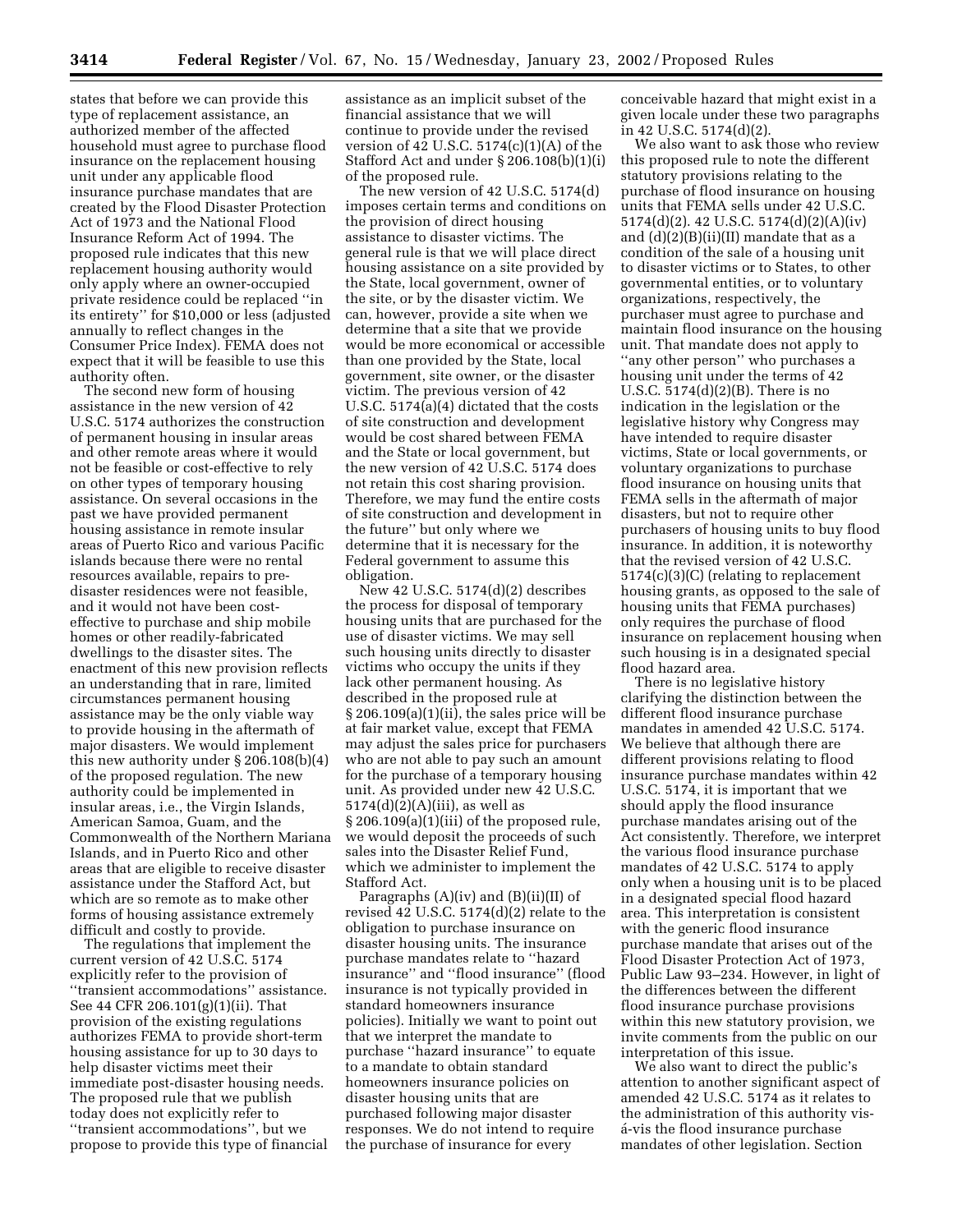102 of the Flood Disaster Protection Act of 1973, 42 U.S.C. 4012a, and section 582 of the National Flood Insurance Reform Act of 1994, 42 U.S.C. 5154a, respectively, impose stringent flood insurance purchase mandates generically and on disaster victims in particular. It is also noteworthy that 42 U.S.C. 5174(c)(3)(C) of the amended Act (relating to ''replacement housing'') explicitly provides that there is no authority to waive ''any provision of Federal law requiring the purchase of flood insurance as a condition of the receipt of \* \* \* ''replacement housing assistance.

The regulations that implement the current IFG program authorize victims of flood disasters who qualify for IFG assistance to receive flood insurance coverage under a Group Flood Insurance Policy (GFIP). Under the GFIP, IFG assistance is used to purchase a threeyear flood insurance policy under the National Flood Insurance Program, which FEMA administers pursuant to the National Flood Insurance Act of 1968, as amended. *See* 44 CFR 206.131(d)(2). No similar provision is included in the proposed rule that accompanies this discussion because we propose to eliminate the GFIP and restore the responsibility for the flood insurance purchase requirement back to the individual or household receiving the federal assistance. Under the current GFIP process, IFG funds are used to purchase three years of flood insurance for disaster victims who are eligible for IFG assistance. If the GFIP process is eliminated, as we are proposing, then victims of flooding disasters will be responsible for obtaining and maintaining flood insurance at their own expense. If they fail to do so, then in the aftermath of future flooding they will not be eligible to receive assistance under subsection 408(e) of the Act. We recognize that while we have the discretion to require disaster victims to purchase flood insurance using their own resources, as we are proposing to do, there are other ways to address this issue. We could keep in place the current GFIP process, pursuant to which disaster victims are provided flood insurance coverage for three years at subsidized rates without having to provide their own resources to pay for such coverage. We could also implement a modified version of the GFIP process, pursuant to which disaster victims would be provided flood insurance for three years at subsidized rates that they would have to pay for using their own resources. Or we could do away with the GFIP process but still provide victims with flood

insurance coverage that would be paid out of assistance for which the disaster victims qualify under section 408 of the Act. *See* § 206.101(k)(3)(i) of the proposed rule. We invite comments from the public on this aspect of the proposed rule.

The amended version of 42 U.S.C. 5174(e), entitled ''Financial Assistance to Address Other Needs'', is similar to the program that is currently authorized at section 411, ''Individual and Family Grant Programs'', 42 U.S.C. 5178. Beginning on May 1, 2002, 42 U.S.C. 5174(e) will authorize FEMA, in consultation with the Governor of a State in which the President has declared a major disaster, to provide financial assistance to meet disasterrelated medical, dental, and funeral expenses. The section will also authorize FEMA to address personal property, transportation, and other necessary expenses or serious needs resulting from major disasters.

In addition, new 42 U.S.C. 5174(f) addresses the role that States may play in the implementation of the program entitled ''Financial Assistance to Address Other Needs''. Sections 206.110 and 206.111 of the proposed regulation describe how we will implement these provisions of 42 U.S.C. 5174. Under § 206.111 of the proposed regulation States will have the option (1) to let FEMA administer the financial assistance that 42 U.S.C. 5174(e) authorizes, (2) to work with FEMA to administer the program, or (3) to run the program independently, consistent with the Stafford Act and FEMA's implementing regulations and policies.

The amended version of 42 U.S.C. 5174(f)(2) is a new provision. It relates to the mandates of the Privacy Act, 5 U.S.C. 552a. The new provision states that FEMA should ''provide for the substantial and ongoing involvement of the States \* \* \* including by providing to the States access to the electronic records of individuals and households receiving assistance under this section in order for the States to make available any additional State and local assistance\* \* \* Section 206.101(j) of the proposed rule would implement this new statutory provision by authorizing FEMA to share applicant information with States in order to facilitate the provision of additional State and local assistance to disaster victims. We would be interested in hearing from members of the public their reaction to this provision of the proposed rule, especially as it relates to the mandates of the Privacy Act.

As mandated in the revised version of 42 U.S.C. 5174(g), the costs of providing ''financial assistance to address other

needs'' will be cost shared on a 75 percent Federal/25 percent State basis, as was the case before the recent amendments to the Stafford Act. In addition, the amended version of 42 U.S.C. 5174(h) indicates that no individual or household can receive more than \$25,000 (adjusted annually under changes in the Consumer Price Index) with respect to a single major disaster declaration.

Finally, section 206(b) of the Disaster Mitigation Act of 2000 amends section 502(a)(6) of the Stafford Act, 42 U.S.C. 5192(a)(6), to make assistance under the revised version of 42 U.S.C. 5174 available in the aftermath of presidentially-declared emergencies, as well as major disasters. The draft rule that accompanies this discussion refers throughout to declarations of major disaster. However, because of the amendment at section 206(b) there is now authorization to make assistance available under 42 U.S.C. 5174 in both emergencies and major disasters.

#### **National Environmental Policy Act (NEPA)**

NEPA imposes requirements for considering the environmental impacts of agency decisions. It requires that an agency prepare an Environmental Impact Statement (EIS) for ''major federal actions significantly affecting the quality of the human environment.'' If an action may or may not have a significant impact, the agency must prepare an environmental assessment (EA). If, because of this study, the agency makes a Finding of No Significant Impact (FONSI), no further action is necessary. If an action will have a significant effect, then the agency uses the EA to develop an EIS.

Agencies can categorically identify actions that do not normally have a significant impact on the environment. FEMA's existing regulations implementing NEPA exempt from NEPA review the preparation of regulations relating to actions that qualify for categorical exclusions. See 44 CFR  $10.8(d)(2)(ii)$ . In addition, FEMA's regulations also categorically exclude temporary housing and Individual and Family Grant assistance from NEPA review. See 44 CFR 10.8(d)(2)(xix)(D) and (F). Therefore, we have determined that FEMA's rules implementing NEPA exempt this rule from the preparation of an EA or an EIS. The changes reflected in this proposed rule are exempt from NEPA because they reflect administrative changes to the program that would have no effect on the environment. However, we would perform an environmental review under 44 CFR part 10 on any proposed project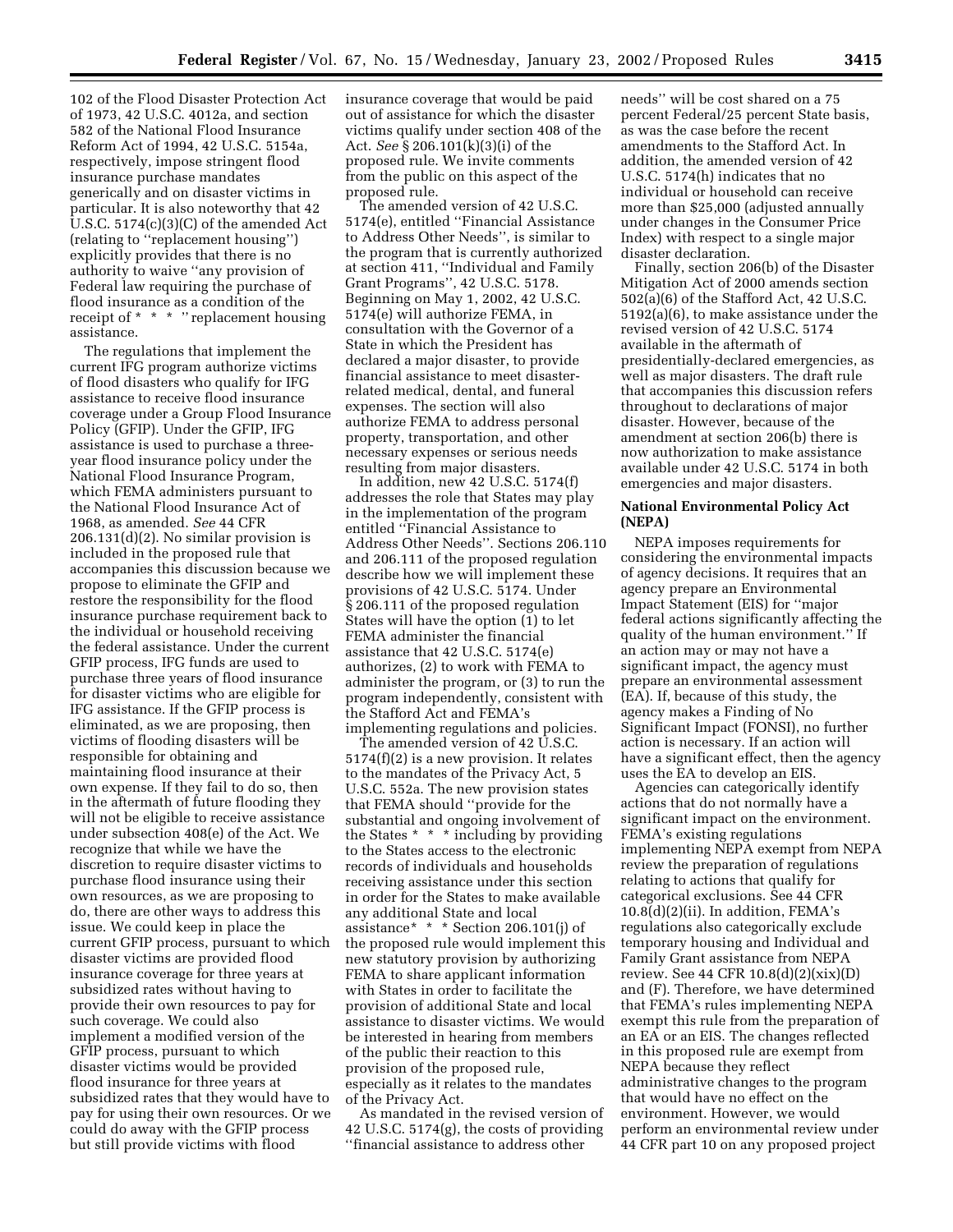that we would fund and implement under the authorities covered by this rule.

#### **Paperwork Reduction Act of 1995**

This proposed rule contains information collection requirements. As required by the Paperwork Reduction Act (PRA) of 1995 (44 U.S.C. 3507(d)), we have submitted the proposed rule with a copy of the PRA OMB clearance package to the Office of Management and Budget (OMB) for review. Under the PRA, a person may not be penalized for failing to comply with an information collection that does not display a currently valid OMB control number.

FEMA has already obtained OMB approval for the information collection request under OMB Control Number 3067–0009, Disaster Assistance Registration/Application for Disaster Assistance. The information from the form is used to implement the current versions of sections 408 and 411 of the Stafford Act. Although the OMB approval for this information collection request expires July 28, 2003, FEMA is taking steps to reduce the information collection burden relating to this form. Our effort to reduce the burden is independent of the recent amendment to section 408 of the Stafford Act, to the recent repeal of section 411 of the Stafford Act, and the information collection requirements contained in this proposed rule.

#### **Collection of Information**

*Title:* Request for Approval of Late Application.

*Abstract:* After the registration period ends, FEMA will accept late registrations for an additional 60 days.

FEMA will process late registrations for those applicants who provide justification for the delay in their registration. In order for FEMA to effectively review the late application request, we ask that the request be in writing and explain the reason(s) for the delay in registering.

*Respondents:* Applicant.

*Title:* Request for Continued Assistance (Housing and Medical).

*Abstract:* After the initial assistance, FEMA may provide continued Housing and Medical reimbursement, based on need. In order for FEMA to effectively evaluate the continuing need for housing and/or medical assistance, we ask that the request be in writing and that the applicant provide information about their permanent housing plans or receipts (bills) for medical expenses.

*Respondents:* Applicant. *Title:* Appeal of Program Decision.

*Abstract:* Under the provisions of section 423 of the Stafford Act, applicants for assistance from FEMA may appeal any eligibility determination. In order for FEMA to effectively respond to an applicants appeal, we ask that the appeal be in writing and explain the reason(s) for the appeal.

*Respondents:* Applicant.

*Title:* Review of Memorandum of Understanding (MOU) and Guidance Supplemental.

*Abstract:* The Governor may request the authority to participate in administration or management of the Federal Assistance to Individuals and Households Program. In order for FEMA to effectively coordinate program activities, we require the State to sign an agreement, which establishes a

partnership between FEMA and the State for the delivery of disaster assistance. The agreement is used to identify the State's proposed level of support and participation during disaster recovery.

*Respondents:* State.

*Title:* Development of Management Plans for Direct Housing (to include Financial Agreement).

*Abstract:* The Governor may request authority to participate in the management of the Temporary Housing-Direct Assistance Program under the Federal Assistance to Individuals and Households Program. In order for FEMA to effectively account for the program costs, we require the State to provide a management plan to address the financial and grants management mandates that all applicable Federal laws, regulations and circulars impose, including 44 CFR parts 11 and 13.

*Respondents:* State.

*Title:* Development of State Management Plans for Financial Assistance to Address Other Needs (to include Financial Agreement).

*Abstract:* The Governor may request a grant from FEMA to provide financial assistance to individuals and households in the State under the Federal Assistance to Individuals and Households Program. In order for FEMA to effectively account for the program costs, we require the State to provide a management plan to address the financial and grants management mandates that all applicable Federal laws, regulations and circulars impose, including 44 CFR parts 11 and 13.

*Respondents:* State.

*Estimated Total Annual Burden:*

| Information collection request                                                                                                | Number of<br>respondents | Frequency<br>of response | Time per re-<br>sponse | Annual bur-<br>den hours | Annual<br>costs to re-<br>spondents |
|-------------------------------------------------------------------------------------------------------------------------------|--------------------------|--------------------------|------------------------|--------------------------|-------------------------------------|
| Applicants:                                                                                                                   |                          |                          |                        |                          |                                     |
|                                                                                                                               | 8000                     |                          | 45 minutes             | 6000                     | 36000                               |
| Request for Continued Assistance (Housing and Medical)                                                                        | 2000                     |                          | 30 minutes             | 1000                     | 6000                                |
| Appeal of Program Decision (to include review and use of supple-                                                              | 30000                    |                          | 45 minutes             | 22500                    | 135000                              |
| States:                                                                                                                       |                          |                          |                        |                          |                                     |
| Review Memorandum of Understanding (MOU) and Guidance                                                                         | 56                       |                          | 3 hours                | 168                      | 2676                                |
| Development of Management Plans for Direct Housing (to include                                                                | 56                       |                          | 2 hours                | 112                      | 1784                                |
| Development of State Administrative Plans for Financial Assistance to<br>Address Other Needs (to include Financial Agreement) | 56                       |                          | 3 hours                | 168                      | 2676                                |
| Total                                                                                                                         | 40168                    |                          |                        | 29948                    | 184136                              |

#### **Comments**

We are soliciting written comments to: (a) Evaluate whether the proposed data collection is necessary for the proper performance of the agency,

including whether the information shall have practical utility; (b) evaluate the accuracy of the agency's estimate of the burden of the proposed collection of information; (c) obtain

recommendations to enhance the quality, utility, and clarity of the information to be collected; and (d) evaluate the extent to which automated, electronic, mechanical, or other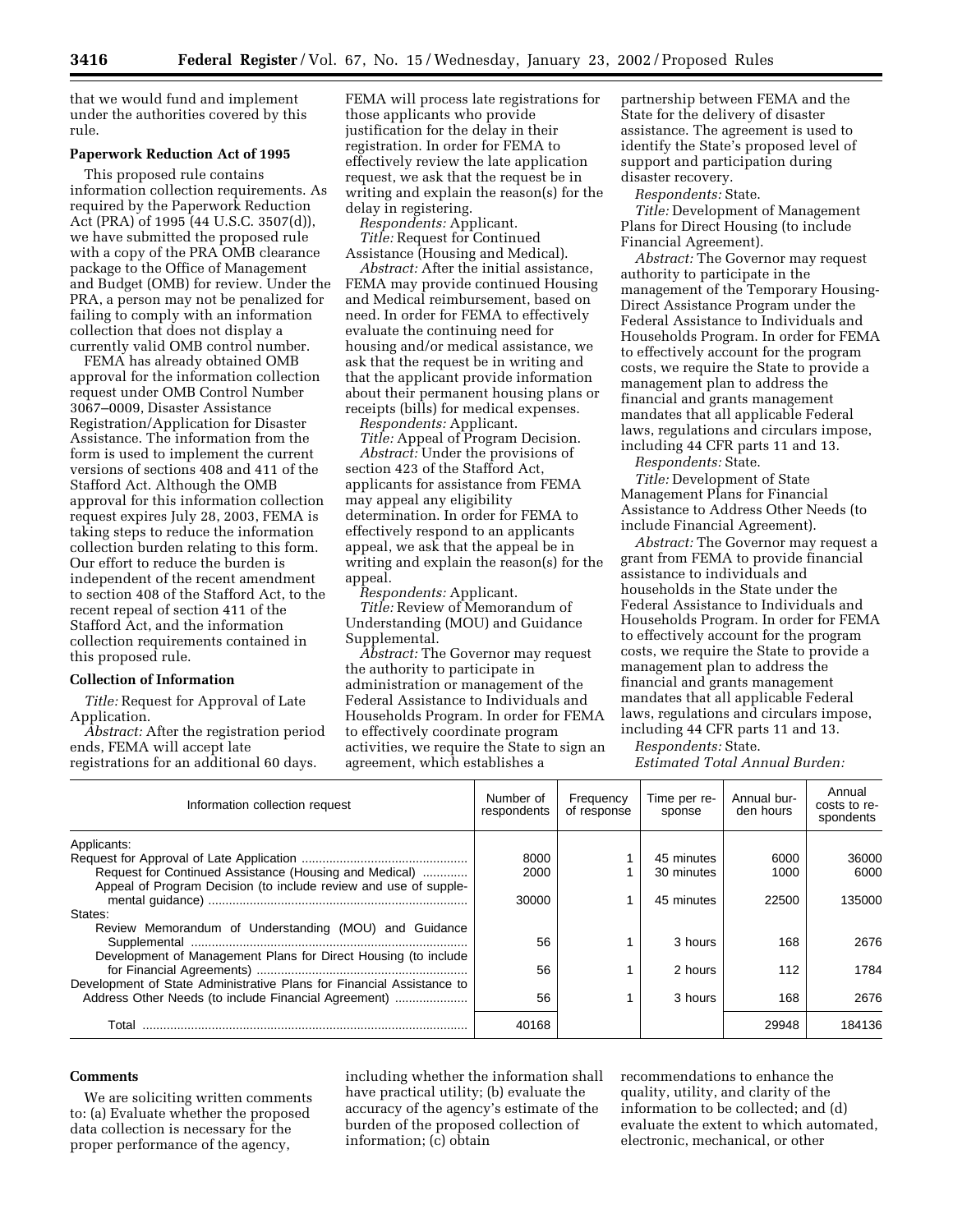technological collection techniques may further reduce the respondents' burden. Your comments should be submitted to OMB, Office of Information and Regulatory Affairs, Attention: Desk Officer for the Federal Emergency Management Agency, Washington, DC 20503 by [insert date 60 days from the date of publication of this notice in the **Federal Register**].

*For Further Information Contact:* For copies of the information collection requirements in this proposed rule, contact Muriel B. Anderson, Federal Emergency Management Agency, 500 C Street, SW, Washington, DC 20472 using one of the following: telephone number (202) 646–2625; facsimile number (202) 646–2247; or e-mail address: *muriel.anderson@fema.gov.*

#### **Regulatory Planning and Review**

Under section 408 of the Stafford Act, as it would be implemented by this proposed rule, FEMA could provide different types of housing assistance to individuals and families whose predisaster housing became uninhabitable as a result of a catastrophe that the President declared to be an emergency or a major disaster under the Stafford Act. We described earlier the different forms that housing assistance could take, depending upon the needs of the disaster victim, the location of the disaster victim's residence, the extent of the damage to the victim's residence, the cost to the government of providing different forms of housing assistance, and the availability of alternate interim housing accommodations in the vicinity of the disaster victim's residence. We also described the types of other serious needs that FEMA is authorized to address pursuant to 42 U.S.C. 5174. Based upon its enactment of section 206 of the Disaster Mitigation Act of 2000, as well as the earlier versions of these authorities, Congress has determined that the Federal government should provide certain forms of disaster assistance to individuals and families who are adversely affected by those catastrophes which the President determines to be of sufficient severity and magnitude to require governmental assistance to recover from the effects of such catastrophes. This proposed regulation would merely describe the process by which FEMA would implement this program.

Section 3 of the Regulatory Flexibility Act, 5 U.S.C. 603, requires agencies that promulgate regulations under the Administrative Procedure Act to prepare and make available for public comment an initial regulatory flexibility analysis. Agencies are required in these analyses to describe the impact of

regulatory activities on ''small entities'', as that term is defined at 5 U.S.C. 601. The term includes ''small business concerns'' (under section 3 of the Small Business Act), ''small organizations'' (which is defined as independently owned and operated non-profit entities that are not dominant in their fields), and ''small governmental jurisdictions'' (which means governments of cities, counties, towns, townships, villages, school districts, or special districts that have populations of less than 50,000). *See* 5 U.S.C. 601. Because disaster assistance under 42 U.S.C. 5174 is provided to individuals and families, rather than to ''small entities'', this proposed rule would not have a significant economic impact on small entities. It is obvious that the provision of housing and other forms of assistance to disaster victims in communities with populations under 50,000 would benefit the disaster victims. It is also clear that such assistance would indirectly benefit any ''small'' communities in which disaster victims live because it would relieve those governments from having to provide disaster relief without assistance from FEMA. Therefore, any impact on small governments that might result from FEMA's implementation of 42 U.S.C. 5174 would be beneficial to those entities. Nevertheless, because this proposed rule would not have a direct impact on small entities, we have determined that there is no need for FEMA to prepare an initial regulatory impact analysis relating to this proposed rule under the Regulatory Flexibility Act. We invite comments from the public on this determination.

In addition, pursuant to Executive Order 12866 we examined whether this proposed rule would be a ''significant regulatory action'', as that term is defined at section 3(f) of the Executive Order. E.O. 12866 requires agencies to assess the costs and benefits of available regulatory alternatives and, when regulation is necessary, to select regulatory approaches that maximize net benefits, including potential economic, environmental, public health and safety effects. A regulatory impact analysis must be prepared for major rules with economically significant effects (\$100,000,000 in any one year). In the course of our development of this proposed rule vis-a´-vis the analysis that is contemplated by E.O. 12866, we reviewed FEMA's costs of implementing the temporary housing authority that is codified at the existing version of 42 U.S.C. 5174 (relating only to the provision of temporary housing assistance) and at the existing version of 42 U.S.C. 5178 Act (relating to the

Individual and Family Grant, or IFG, Program) for the past three fiscal years. Pursuant to section 502(a)(6) of the Stafford Act, 42 U.S.C. 5192(a)(6), temporary housing assistance can be provided in response to either Presidentially-declared emergencies or major disasters. However, Individual and Family Grant assistance can only be provided in response to major disaster declarations. In accordance with the revisions to 42 U.S.C. 5174 that will become effective in May of 2002, the entire range of assistance under the new version of 42 U.S.C. 5174 will be available in the aftermath of both emergencies and major disasters.

Our review of FEMA's costs over the past three fiscal years reveals that in approximately 16 percent of the Presidentially-declared major disasters FEMA did not provide either temporary housing or Individual and Family Grant assistance. This is because the housing and IFG authorities within the Stafford Act are not triggered in every Presidential emergency and major disaster declaration—in particular situations there may only be a need to provide disaster assistance to governmental entities. However, in the majority of the major disasters that the Presidents have declared during the past three fiscal years we did provide housing and IFG assistance. In those major disasters where we provided housing and IFG assistance, there was a broad range of costs associated with the aid. In one major disaster the amount of temporary housing expenditures was only about \$7,700, while in two other major disasters we provided temporary housing assistance which in each situation resulted in the expenditure of approximately \$150,000,000. The range of expenditures for the IFG program was also substantial. In two major disasters FEMA did not distribute any IFG assistance, while in one major disaster during fiscal year 2001 we distributed in excess of \$182,000,000 in IFG assistance. In any event, in each of fiscal years 1999, 2000, and 2001, FEMA paid out in excess of \$100,000,000 as temporary housing and IFG assistance.

Section 3(f) of E.O. 12866 defines ''significant regulatory action'' as ''any regulatory action that is likely to result in a rule that may: (1) Have an annual effect on the economy of \$100,000,000 or more or adversely affect in a material way the economy  $* * * (2)$  Create a serious inconsistency or otherwise interfere with an action taken or planned by another agency; (3) Materially alter the budgetary impact of entitlements, grants, user fees, or loan programs \* \* \* or (4) Raise novel legal or policy issues.\* \* \*'' This proposed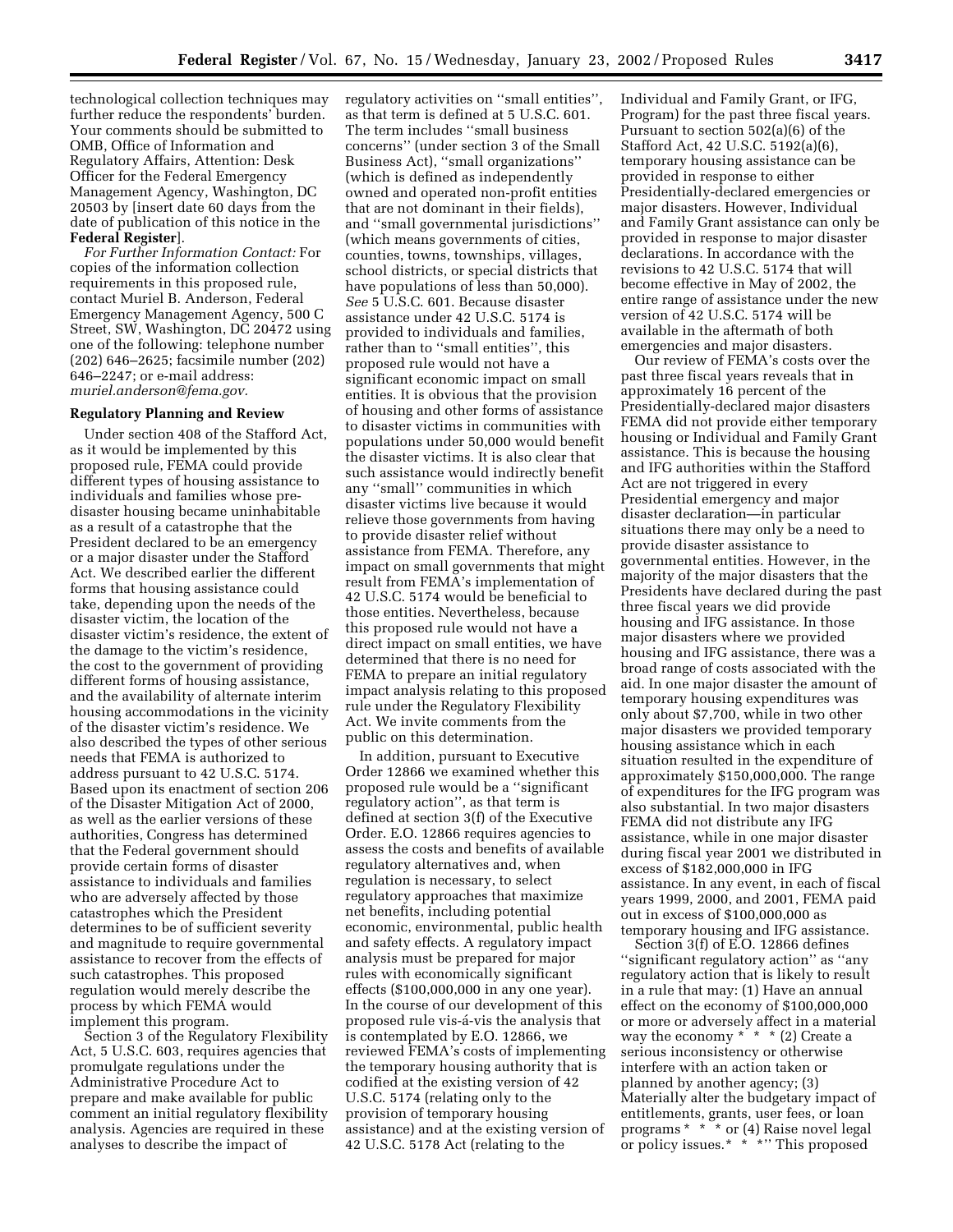rule does not meet the criteria under paragraphs 2, 3, or 4 of this provision of the Executive Order. In addition, we have determined that this rule is not likely to adversely affect the economy (under paragraph 1 of this provision). It is clear based upon the statistics cited in the preceding paragraph that FEMA will in all likelihood pay out in excess of \$100,000,000 in most fiscal years under 42 U.S.C. 5174 after it becomes effective. Therefore, one could determine that this proposed rule is ''significant'' pursuant to the definition at section  $3(f)(1)$  of E.O. 12866. For this reason we have prepared the economic impact analysis which follows.

However, we believe it is also noteworthy that this proposed rule does not relate to a new or discretionary program of a regulatory nature. The new version of 42 U.S.C. 5174 reflects a Congressional desire for a consolidated and streamlined approach to the preexisting authorities of sections 408 and 411 of the Stafford Act, 42 U.S.C. 5174 and 5178, respectively. It is apparent from a review of the statistics cited above that there is already a baseline expenditure by FEMA of amounts which vary from year-to-year depending on each year's disaster activity, but which exceed \$100,000,000 per year. Because the consolidated authority at 42 U.S.C. 5174 has not created a new program, but is merely a refinement of two pre-existing authorities, we do not expect that FEMA will pay out annually in excess of \$100,000,000 more than we currently provide in the course of our implementation of the existing temporary housing and IFG authorities.

We have determined that disaster assistance which will be distributed under 42 U.S.C. 5174 will have a positive impact on disaster victims and their families, on the economies of local and tribal governments which have been affected by emergencies and major disasters, on the economies of States in which catastrophes occur, and generally on the health and safety of communities which are struck by catastrophes. Although FEMA has not performed studies to quantify the positive impacts that have historically inured to the benefit of disaster victims and their communities as a result of the provision of temporary housing and IFG benefits, it is obvious that such forms of assistance have a positive impact. Helping disaster victims obtain temporary housing has significant favorable economic consequences—both directly for disaster victims and their families, and indirectly by funneling money back into local, tribal, and State economies which have been adversely affected by emergencies and major

disasters. The provision of financial assistance to eligible disaster victims enables them to address their short-term needs, both by obtaining housing and by purchasing goods and services that are essential to meeting their disasterrelated needs that are not met by insurance or other sources. At the same time, the expenditure by disaster victims of financial assistance provides much-needed boosts to the local, tribal, and State economies, both in the form of expenditures relating to housing needs (*e.g.,* rentals of available housing and construction activities) and relating to other necessary needs (*e.g.,* funeral, medical and dental expenses). It is also obvious that the provision of housing assistance and assistance to address other unmet needs provides an indirect benefit to local governments because it relieves those governments of the burden of providing assistance to their residents and of the associated expenses of caring for families that might otherwise require sheltering and other forms of assistance. However, as stated above, this rule would, for the most part, consolidate and streamline existing authorities, and this rule cannot claim benefits from the existing programs. Thus FEMA expects that the primary benefits of this rule will be a reduction in the cost to the State governments of administering these programs and to the public in obtaining this assistance. FEMA has not analyzed these possible costs savings and requests additional information from the public.

#### **Assessment of Regulation on Families**

The provision of assistance under 42 U.S.C. 5174 pursuant to the proposed rule would also have a positive impact on families under section 654 of the Treasury and General Government Appropriations Act of 1999. That provision requires agencies to assess the impact of proposed agency actions on family well-being, the stability and safety of families, and the performance of family functions. It is clear that FEMA's implementation of the program which is authorized by 42 U.S.C. 5174 will have a beneficial impact on family well-being in the aftermath of emergencies and major disasters. In the absence of such a program there would be a greater possibility that family stability might be at risk as a result of the stresses that inevitably come from the displacement of families from their homes and communities following catastrophes that damage their homes or make them inaccessible. The provision of housing assistance relieves families of financial and emotional stress, enables families to resume a normal lifestyle, and helps maintain the cohesion of

families that have been struck by catastrophes. Therefore, we have determined that this proposed rule is consistent with section 654 of the Treasury and General Government Appropriations Act of 1999 and that FEMA's implementation of the rule would help to stabilize family circumstances following Presidentiallydeclared emergencies and major disasters.

#### **Executive Orders 11988 and 11990, Floodplain Management and Protection of Wetlands**

Under Executive Order 11988 federal agencies are required to ''provide leadership to reduce the risk of flood loss, to minimize the impact of floods on human safety, health and welfare, and to restore and preserve the natural and beneficial values served by floodplains \* \* \*'' *See* section 1 of E.O. 11988. Under Executive Order 11990 federal agencies are required to ''provide leadership and \* \* \*take action to minimize the destruction, loss or degradation of wetlands, and to preserve and enhance the natural and beneficial values of wetlands in carrying out the agency's responsibilities \* \* *See* section 1 of E.O. 11990. The requirements of these Executive Orders apply in the context of the provision of federal financial assistance relating to, among other things, construction and property improvement activities, as well as conducting federal programs affecting land use.

Most of the activities that FEMA will carry out pursuant to section 408 of the Stafford Act and these regulations will not involve either providing federal financial assistance relating to construction and property improvements or conducting federal programs that will affect land use. We anticipate that much of the housing assistance we will provide in the context of major disasters which are declared by the President after May 1, 2002, will be in the form of funds to rent alternative accommodations while victims' pre-disaster residences are being repaired. *See* subsection  $408(c)(1)(A)(i)$ . A substantial portion of the housing assistance we will provide when this rule becomes effective will be in the form of funding to repair residences which have been damaged by major disasters. *See* subsection 408(c)(2). These types of construction activities are not the type, which typically trigger the application of the Executive Orders. Finally, the majority of the needs that will be addressed under subsection 408(e) of the Stafford Act relate to replacement of personal property and to medical, dental, and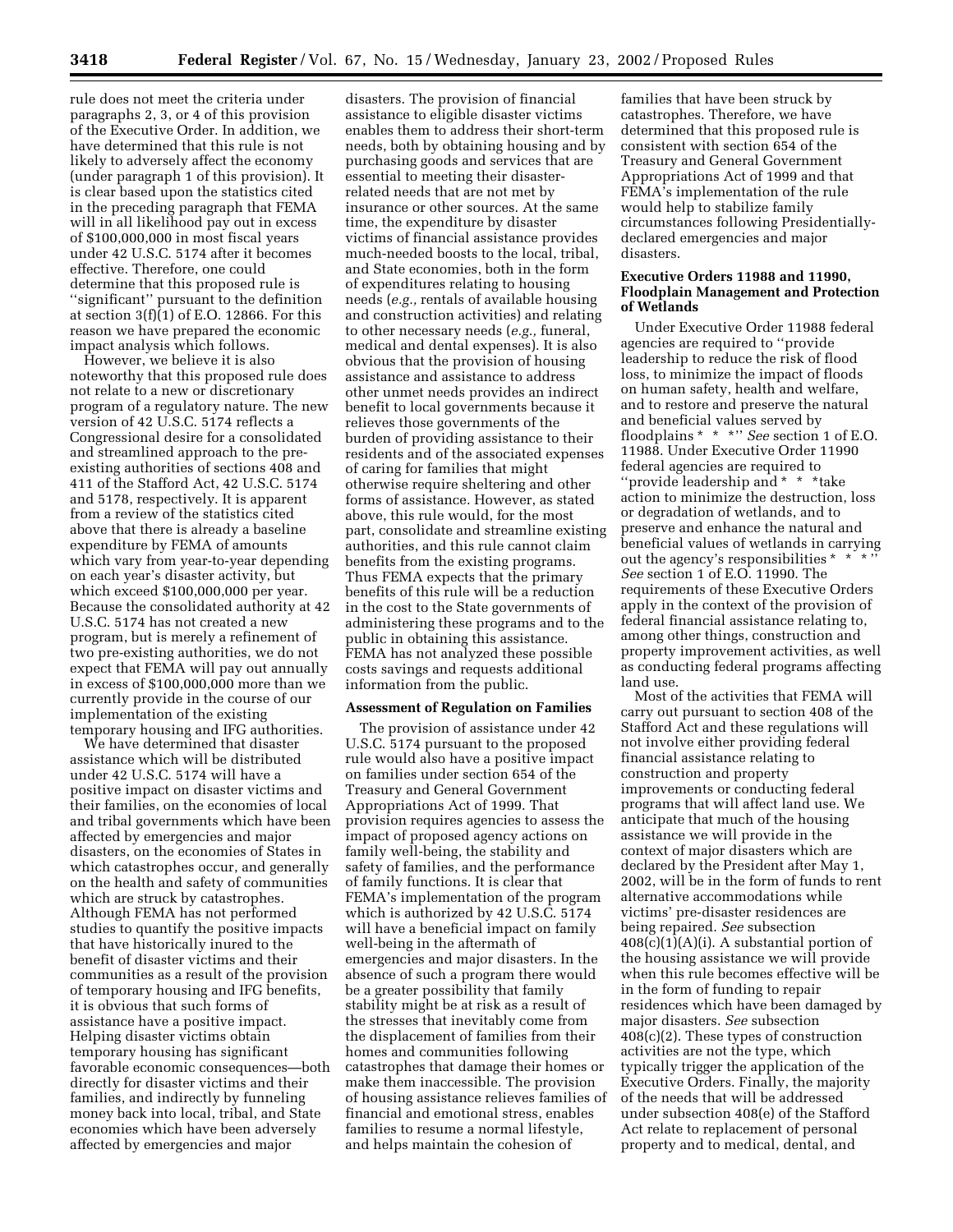funeral expenses. These forms of financial assistance do not trigger the Executive Orders either. *See* 44 CFR 9.5(c)(8)–(11), which describe FEMA's interpretation of this issue under the pre-existing versions of sections 408 and 411 of the Stafford Act.

Nevertheless, there are certain activities that are authorized by the revised version of section 408 of the Act and this rule that may trigger the requirements of the Executive Orders. For example, the use of federal funds to construct housing pursuant to subsections 408(c)(3) and (4) could trigger the process described in the Executive Orders and FEMA's implementing regulation, which appears at 44 CFR part 9. In addition, if federal funds were used pursuant to subsection 408(d)(1) to construct group sites for the placement of mobile homes or readily fabricated dwellings for the use of disaster victims, FEMA would follow the process described in the Executive Orders and our implementing regulation.

#### **Executive Order 13132, Federalism**

Executive Order 13132 sets forth principles and criteria that agencies must adhere to in formulating and implementing policies that have federalism implications, that is, regulations that have ''substantial direct effects on the States, on the relationship between the national government and the States, or on the distribution of power and responsibilities among the various levels of government.'' Federal agencies must closely examine the statutory authority supporting any action that would limit the policymaking discretion of the States, and to the extent practicable, must consult with State and local officials before implementing any such action.

We have reviewed this proposed rule under Executive Order 13132 and have determined that the rule does not have ''substantial direct effects on the States'' and therefore does not have the type of federalism implications contemplated by the Executive Order. While the draft rule contemplates the possible optional involvement of States in the implementation of portions of the activities authorized by amended section 408 of the Stafford Act, it is also clear that the revised statutory provision anticipates that FEMA will have a leadership role in overseeing the implementation of the overall program. We can foresee no way that the rule would affect significantly the distribution of power and responsibilities among the various levels of government or limit the policymaking discretion of the States.

In addition, we have consulted with State and local representatives in the development of the proposed rule. Our consultations included discussions with various State Emergency Management Directors at meetings in: (1) St. Louis, Missouri, in January 2001; (2) at a conference of the National Emergency Management Association (NEMA) in Arlington, Virginia, in February 2001; and (3) at a NEMA Response and Recovery Subcommittee meeting in April 2001. We also held discussions with the local emergency management directors at a meeting with the International Association of Emergency Managers in Emmitsburg, Maryland on April 3, 2001. Further, we held a meeting for the national associations and organizations that represent State and local officials in Washington, DC on April 26, 2001, in order to describe and discuss the issues and programs involved in this proposed rule. Also in attendance at the briefing were Governors' Washington, DC representatives. In summary, based on our extensive consultations with representatives of a number of States, and based on our determination that the proposed rule will not have ''substantial direct effects on the States'', we believe that the publication of this proposed rule is consistent with the terms of Executive Order 13132. We invite comment from State and local officials on this important issue.

#### **Executive Order 12898, Environmental Justice**

Under Executive Order 12898, ''Federal Actions to Address Environmental Justice in Minority Populations and Low-Income Populations'', 59 FR 7629, February 16, 1994, we incorporate environmental justice into our policies and programs. The Executive Order requires each Federal agency to conduct its programs, policies, and activities that substantially affect human health or the environment, in a manner that ensures that those programs, policies, and activities do not have the effect of excluding persons from participation in, denying persons the benefits of, or subjecting persons to discrimination because of their race, color, or national origin. No action that we can anticipate under the proposed rule will have a disproportionately high and adverse human health effect on any segment of the population. In addition, the proposed rule does not impose substantial direct compliance costs on those communities. Accordingly, the requirements of the Executive Order do not apply to this proposed rule.

#### **Executive Order 13175, Consultation and Coordination With Indian Tribal Governments**

Under Executive Order 13175, FEMA may not issue a regulation that is not required by statute, that significantly or uniquely affects the communities of Indian tribal governments and that imposes substantial direct compliance costs on those communities, unless the Federal government provides the funds necessary to pay the direct compliance costs incurred by the tribal government or we consult with those governments. If FEMA complies by consulting, Executive Order 13175 requires us to provide to the Office of Management and Budget a description of the extent of our prior consultations with representatives of affected tribal governments, a summary of the nature of their concerns, and a statement supporting the need to issue the regulation. In addition, Executive Order 13175 requires us to provide to the Director of OMB a tribal summary impact statement describing the extent of our prior consultation with tribal officials, the nature of their concerns, and our position supporting the need to issue the regulation, and a statement of the extent to which we have met the concerns of tribal officials.

The Disaster Mitigation Act of 2000 requires this proposed rule. We have not consulted with Indian tribal officials, grounded on our belief that this proposed rule will not significantly and uniquely affect the communities of Indian tribal governments. Nor will the rule impose substantial direct compliance costs on those communities. Accordingly, the requirements of Executive Order 13175 do not apply in the context of this proposed rule.

#### **List of Subjects in 44 CFR Part 206**

Administrative practice and procedure, Community facilities, Disaster Assistance, Grant programs, Loan programs, Reporting and recordkeeping requirements.

Accordingly, amend 44 CFR part 206 as follows:

1. The authority citation of Part 206 continues to read as follows:

**Authority:** Robert T. Stafford Disaster Relief and Emergency Assistance Act, 42 U.S.C. 5121—5206; Reorganization Plan No. 3 of 1978, 43 FR 41943; 3 CFR, 1978 Comp., p. 329; E.O. 12127, 44 FR 19367, 3 CFR, 1979 Comp., p. 376; E.O. 12148, 44 FR 43239, 3 CFR, 1979 Comp., p. 412; and E.O. 12673, 54 FR 12571, 3 CFR, 1989 Comp., p. 214.

2. Revise Subpart D as follows and remove Subpart E.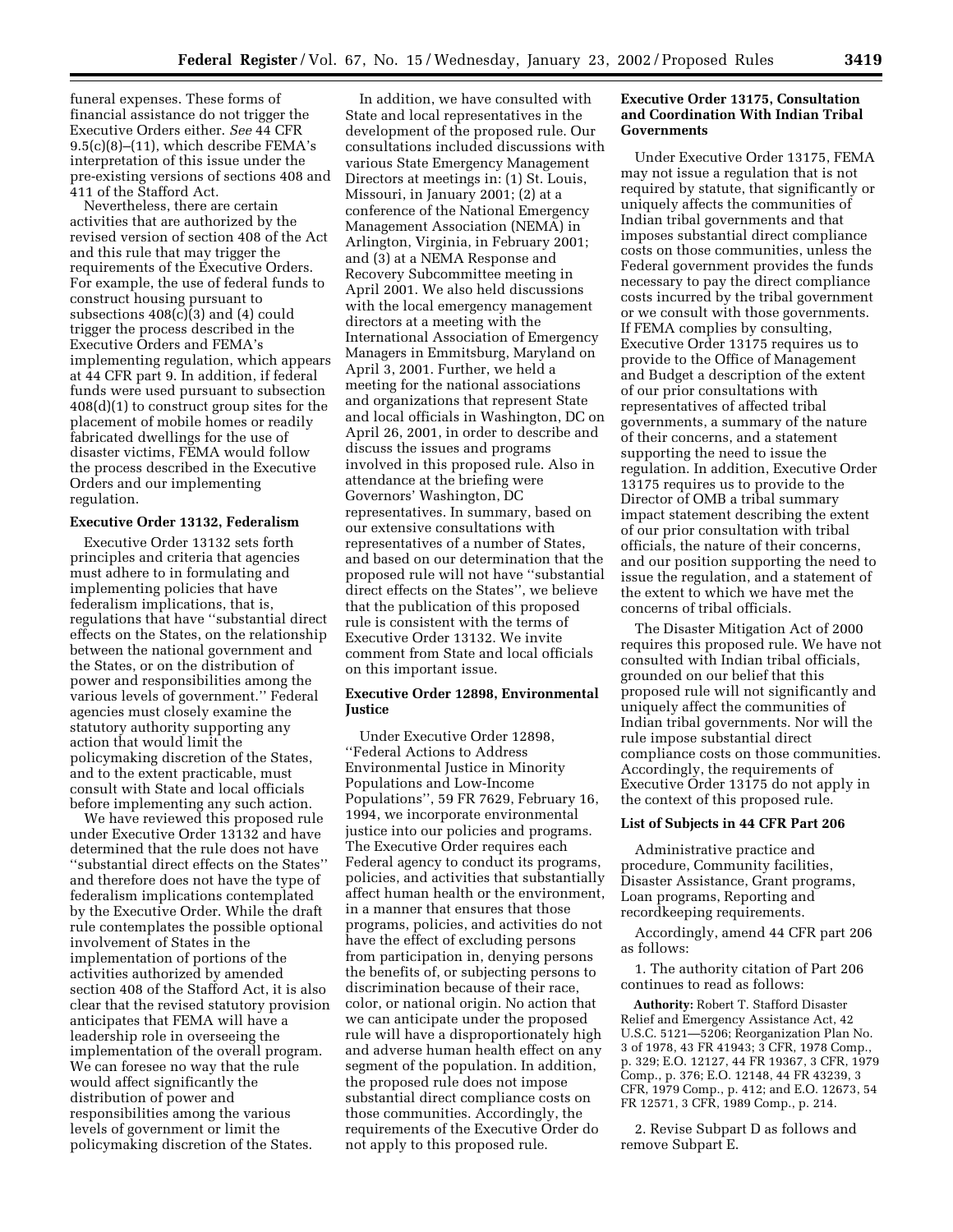#### **Subpart D—Federal Assistance to Individuals and Households**

Sec.

- 206.101 Federal assistance to individuals and households.
- 206.102 Definitions.<br>206.103 Registration
- Registration period.
- 206.104 Eligibility factors.
- 206.105 Criteria for continued assistance.
- 206.106 Appeals.
- 206.107 Recovery of funds.<br>206.108 Housing assistance
- Housing assistance.
- 206.109 Disposal of housing units. 206.110 Financial assistance to address
- other needs.
- 206.111 State Participation in the Section 408 Program.

#### **Subpart D—Federal Assistance to Individuals and Households**

#### **§ 206.101 Federal Assistance to Individuals and Households.**

(a) *Purpose.* This section implements the policy and procedures set forth in section 408 of the Robert T. Stafford Disaster Relief and Emergency Assistance Act, 42 U.S.C. 5174. This program provides financial assistance and, if necessary, direct assistance to eligible individuals and households who, as a direct result of a major disaster, have uninsured or underinsured, necessary expenses and serious needs and are unable to meet such expenses or needs through other means.

(b) *Maximum amount of assistance.* No individual or household will receive financial assistance greater than \$25,000 under this subpart with respect to a single major disaster. FEMA will adjust the \$25,000 limit annually to reflect changes in the Consumer Price Index (CPI) for All Urban Consumers that the Department of Labor publishes.

(c) *Multiple types of assistance.* One or more types of housing assistance may be made available under this section to meet the needs of individuals and households in the particular disaster situation. FEMA shall determine the appropriate types of housing assistance to be provided under this section based on considerations of cost effectiveness, convenience to the individuals and households and the suitability and availability of the types of assistance. An applicant is expected to accept the first offer of housing assistance; unwarranted refusal of assistance may result in the forfeiture of future housing assistance. Temporary Housing and Repair assistance shall be utilized to the fullest extent practicable before other types of housing assistance.

(d) *Date of eligibility.* Eligibility for Federal assistance under this subpart will begin on the date of the incident that results in a presidential declaration that a major disaster exists, except that reasonable expenses that are incurred in anticipation of and immediately preceding such event may be eligible for Federal assistance under this chapter.

(e) *Period of assistance.* FEMA may provide assistance under this subpart for a period not to exceed 18 months from the date of declaration. The Associate Director (AD) may extend this period if he/she determines that due to extraordinary circumstances an extension would be in the public interest.

(f) *Assistance not counted as income.* Assistance under this subpart is not to be counted as income or a resource in the determination of eligibility for welfare, income assistance or incometested benefit programs that the Federal Government funds.

(g) *Exemption from garnishment.* All assistance provided under this subpart is exempt from garnishment, seizure, encumbrance, levy, execution, pledge, attachment, release or waiver. Recipients of rights under this provision may not reassign or transfer the rights.

(h) *Duplication of benefits.* In accordance with the requirements of section 312 of the Stafford Act, 42 U.S.C. 5155, FEMA will not provide assistance under this subpart when any other source has already provided such assistance or when such assistance is available from any other source. In the instance of insured applicants, we will provide assistance under this subpart only when:

(1) Payment of the applicable benefits are significantly delayed;

(2) Applicable benefits are exhausted; (3) Applicable benefits are insufficient to cover the housing need; or

(4) Housing is not available on the private market.

(i) *Cost sharing.* (1) Except as provided in paragraph (h)(2) of this section, the Federal share of eligible costs paid under this subpart shall be 100 percent.

(2) Federal and State cost shares for assistance under § 206.110 will be as follows;

(i) The Federal share will be 75 percent; and

(ii) The State will pay the 25 percent non-Federal share from funds that the State makes available.

(j) *Application of the Privacy Act.* (1) All provisions of the Privacy Act of 1974, 5 U.S.C. 552a, apply to this subpart. FEMA may not disclose an applicant's record except in response to:

(i) A release signed by the applicant that specifies the purpose for the release, to whom the release is to be made, and who authorizes the release;

(ii) In accordance with one of the published routine uses in our system of records; or

(iii) As provided in paragraph (i)(2) of this section.

(2) Under section 408(f)(2) of the Stafford Act, 42 U.S.C. 5174(f)(2), FEMA must share applicant information with States in order for the States to make available any additional State and local disaster assistance to individuals and households.

(i) States receiving applicant information under this paragraph must protect such information in the same manner that the Privacy Act requires FEMA to protect it.

(ii) States receiving such applicant information must not disclose the information further to other entities, nor must they use it for purposes other than providing additional State or local disaster assistance to individuals and households.

(k) *Flood Disaster Protection Act requirement.* (1) The Flood Disaster Protection Act of 1973, Pub. L. 93–234, as amended (42 U.S.C. section 4106), imposes certain restrictions on federal financial assistance for acquisition and construction purposes. For the purpose of this paragraph, *financial assistance for acquisition or construction purposes* means a grant to an individual or household to buy, receive, build, repair or improve insurable portions of a home and/or to purchase or repair insurable contents. For a discussion of what elements of a home and contents are insurable, see 44 CFR part 61, Insurance Coverage and Rates.

(2) Individuals or households may not receive Federal Assistance grants for real and/or personal property that is located in a special flood hazard area, see § 59.1 of this title. However, if the community in which the damaged property is located is participating in the National Flood Insurance Program (NFIP), then individuals and households can receive assistance. If a community qualifies for and enters the National Flood Insurance Program during the 6-month period following the declaration, the Governor's Authorized Representative (GAR) may request a time extension from FEMA (see § 206.103) to accept registrations and to process grant applications in that community.

(3) Flood insurance purchase requirement:

(i) Individuals and households named by FEMA as eligible recipients under section 408 of the Stafford Act who receive a grant, due to flood damages, for acquisition or construction purposes under this subpart must buy and maintain flood insurance, as required in 42 U.S.C. 4012a, for at least the grant amount, in order to get any Federal assistance for future flood damage to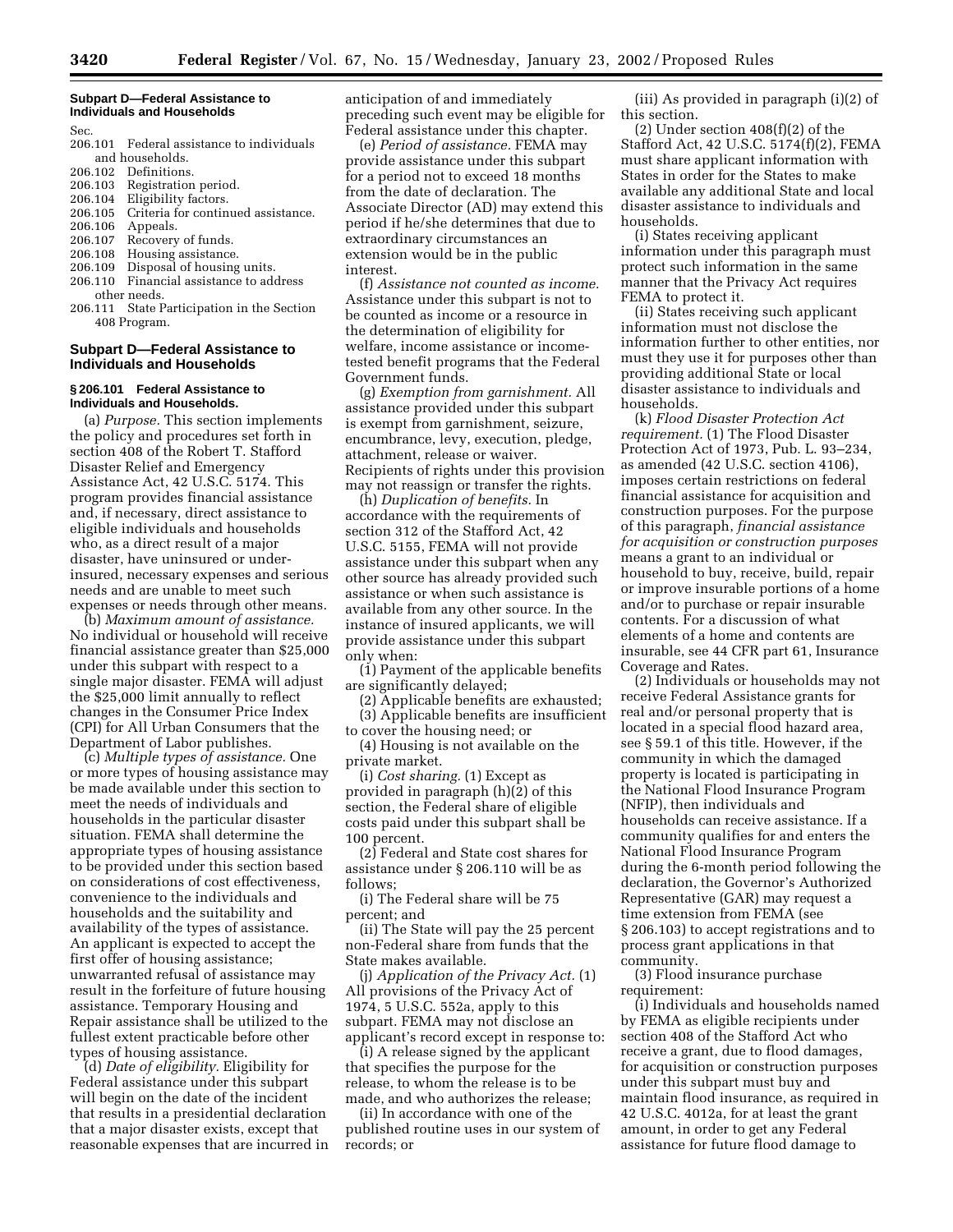any insurable property. This applies only to real and personal property that is in or will be in a designated Special Flood Hazard Area and that can be insured under the National Flood Insurance Program.

(A) If the grantee is a homeowner, flood insurance coverage must be maintained on the structure at the flooddamaged property address for as long as the address exists. The flood insurance requirement is reassigned to any subsequent owner of the flood-damaged structure.

(B) If the grantee is a renter, flood insurance coverage must be maintained on the contents for as long as the renter resides at the flood-damaged rental unit. The restriction is lifted once the renter moves from the rental unit.

(ii) FEMA may not provide financial assistance for acquisition or construction purposes to individuals or households who fail to buy and maintain flood insurance required under paragraph (k)(3)(i) of this section.

(l) *Citizenship requirement.* (1) Under Title IV of the Personal Responsibility and Work Opportunity Reconciliation Act of 1996 (Pub. L.104–193), FEMA may only provide assistance under this subpart to applicants who are:

(i) *U.S. Citizens*—born in the United States, derivative citizens, or naturalized citizens;

(ii) *Non-Citizen Nationals*—generally, persons born in certain outlying possessions of the United States, or a person whose parents are U.S. noncitizen nationals (subject to certain residency requirements); or

(iii) *Qualified Aliens*—this category generally includes individuals who are Lawful Permanent residents (possessing an alien registration receipt card, sometimes referred to as a ''Green Card'') or those with legal status provided in Pub. L. 104–193 (admission into the U.S. for humanitarian purposes).

(2) For purposes of this subpart, the citizenship requirements listed in this paragraph do not apply to citizens of the Federated States of Micronesia (FSM) and the Republic of the Marshall Islands (RMI) when residing in the FSM or RMI at the time a declared major disaster or emergency impacts this area. However, the requirements of this paragraph continue to apply to such citizens when an event affects them while residing outside FSM or RMI.

#### **§ 206.102 Definitions.**

*Adequate, alternate housing* means housing that: Accommodates the needs of the occupants; is within the normal commuting patterns of the area or is within reasonable commuting distance

of work, school, or agricultural activities that provide over 50 percent of the household income; and is within the financial ability of the occupant in the realization of a realistic permanent housing plan.

*Alternative housing resources* means any housing that is available or can quickly be made available in lieu of permanent housing construction and is cost-effective when compared to permanent construction costs. Some examples are rental resources, mobile homes and travel trailers.

*Applicant* means an individual or household who has applied for assistance under this subpart.

*Assistance from other means* includes monetary or in-kind contributions from voluntary or charitable organizations, insurance, other governmental programs, or from any sources other than those of the applicant.

*Dependent* means someone who is normally claimed as such on the Federal tax return of another, according to the Internal Revenue Code. It may also mean the minor children of a couple not living together, where the children live in the affected residence with the parent or guardian who does not actually claim them on the tax return.

*Displaced applicant* means one whose primary residence is uninhabitable, inaccessible, required by the landlord or not functional as a direct result of the disaster and has no other housing available in the area, i.e., a secondary home or vacation home.

*Effective date of assistance* means the date that the applicant was determined eligible for assistance.

*Eligible hazard mitigation measures* are home improvements that an applicant can accomplish in order to reduce or prevent future disaster damages to essential components of the home.

*Fair market rent* means housing market-wide estimates of rents that provide opportunities to rent standard quality housing throughout the geographic area in which rental housing units are in competition. The fair market rent rates applied are those identified by the Department of Housing and Urban Development as being adequate for existing rental housing in a particular area.

*Financial ability* means the capability of the applicant to pay the housing costs on a permanent basis. The determination is based on 30 percent of the post-disaster household income. At the discretion of FEMA, extreme or unusual financial circumstances may be considered when computing financial ability.

*Financial assistance* means a cash grant that may be provided to eligible individuals and households, usually in the form of a check or electronic funds transfer.

*Functional* means an item or home capable of being used for its intended purpose.

*Household* means all persons (adults and children) who lived in the predisaster residence who request assistance under this subpart, plus any additions during the assistance period, such as infants, spouse, or part-time residents who were not present at the time of the disaster, but who are expected to return during the assistance period.

*Housing costs* means rent and mortgage payments, including principal, interest, real estate taxes, real property insurance, and utility costs.

*Inaccessible* means as a result of the incident, the applicant cannot reasonably be expected to gain entry to his or her pre-disaster residence due to the disruption, or destruction, of access routes or other impediments to access, or restrictions placed on movement by a responsible official due to continued health or safety problems.

*Individuals* mean all persons living in a household who are not dependents.

*In-kind contributions* mean something other than monetary assistance, such as goods, commodities or services.

*Manufactured housing sites* means those sites used for the placement of government or privately owned mobile homes, travel trailers, and other manufactured housing units, including:

(1) *Commercial Site,* a site customarily leased for a fee, which is fully equipped to accommodate a housing unit;

(2) *Private Site,* a site that the applicant provides or obtains at no cost to the Federal Government, complete with utilities; and

(3) *Group Site,* a site provided by the State that accommodates two or more units and is complete with utilities.

*Necessary expense* means the cost associated with acquiring an item or items, obtaining a service, or paying for any other activity that meets a serious need.

*Occupant* means a resident of a housing unit.

*Owner-occupied* means that the residence is occupied by:

(1) The legal owner;

(2) A person who does not hold formal title to the residence and pays no rent, but is responsible for the payment of taxes or maintenance of the residence; or

(3) A person who has lifetime occupancy rights with formal title vested in another.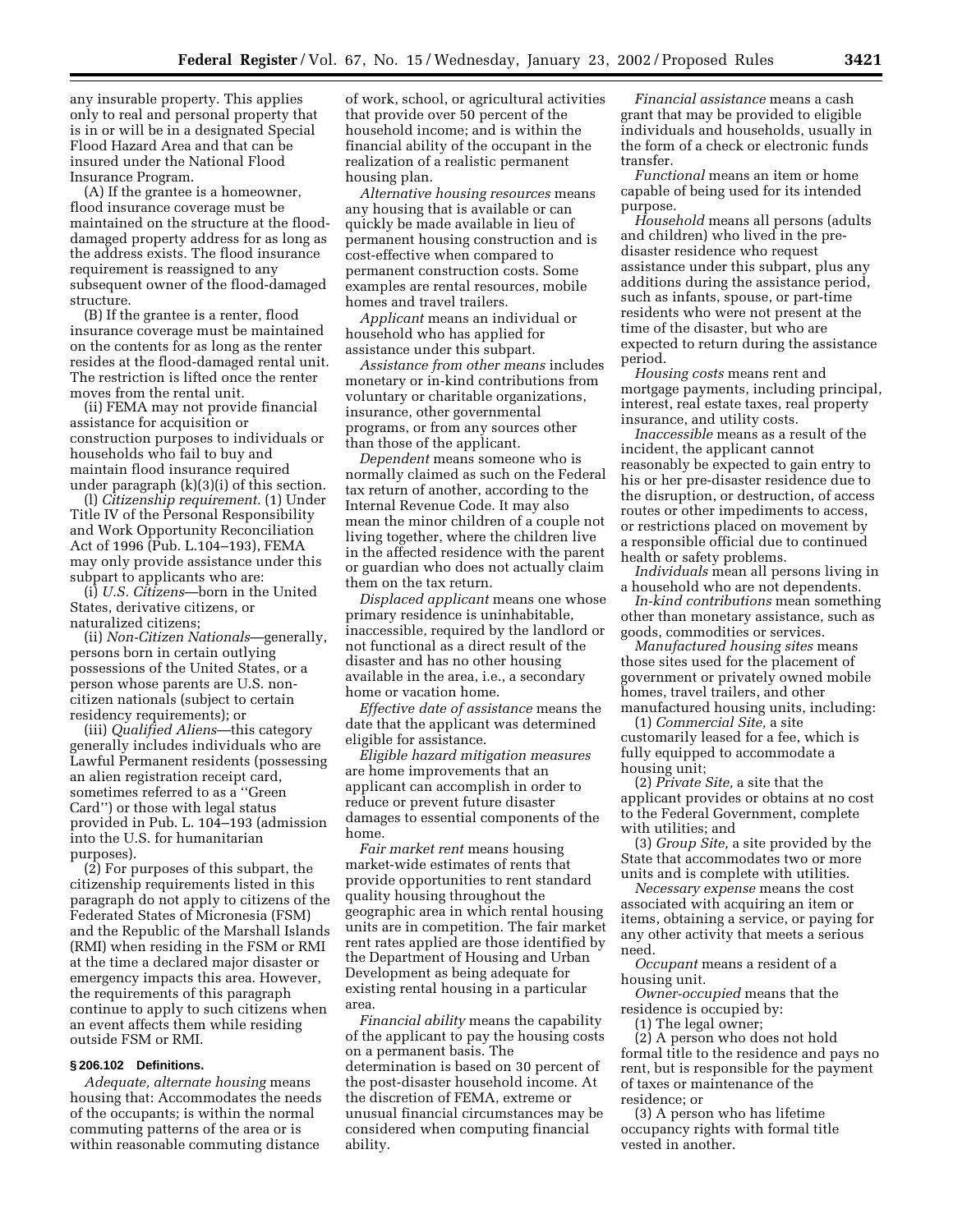*Permanent housing plan* means a realistic plan that, within a reasonable timeframe, puts the disaster victim back into permanent housing that is similar to the victim's pre-disaster housing situation. A reasonable timeframe includes sufficient time for securing funds, locating a permanent dwelling, and moving into the dwelling.

*Primary residence* means the dwelling where the applicant normally lives, during the major portion of the calendar year, or the dwelling that is required because of proximity to employment, including agricultural activities, that provide 50 percent of the household's income.

*Reasonable commuting distance* means a distance that does not place undue hardship on an applicant. It also takes into consideration the traveling time involved due to road conditions, *e.g.,* mountainous regions or bridges out and the normal commuting patterns of the area.

*Safe* means secure from disasterrelated hazards or threats to occupants. *Sanitary* means free of disaster-related

health hazards. *Serious need* means the requirement for an item, or service, that is essential

to an applicant's ability to prevent, mitigate, or overcome a disaster-related hardship, injury or adverse condition.

*Uninhabitable*—means the dwelling is not safe, sanitary or fit to occupy.

### *We, our,* or *us* mean FEMA.

#### **§ 206.103 Registration Period.**

(a) *Initial period.* The standard FEMA registration period is 60 days following the date that the President declares an incident a major disaster or an emergency.

(b) *Extension of the registration period.* The Regional Director or his/her designee may extend the registration period when the State requests more time to collect registrations from the affected population. The Regional Director or his/her designee may also extend the standard registration period when necessary to establish the same registration deadline for contiguous counties or States.

(c) *Late registrations.* After the standard or extended registration period ends, FEMA will accept late registrations for an additional 60 days. We will process late registrations for those registrants who provide suitable documentation to support and justify the reason for the delay in their registration.

#### **§ 206.104 Eligibility Factors.**

(a) *Conditions of eligibility.* In general, FEMA may provide assistance to individuals and households who qualify

for such assistance under section 408 of the Stafford Act and this subpart. FEMA may only provide assistance:

(1) When the individual or household meets citizenship requirements defined in § 206.101(l);

(2) When the individual or household has incurred a necessary expense or serious need in the disaster area, without regard to their residency in the area, within the State in which the President has declared an emergency or major disaster;

(3) In a situation where the applicant has insurance, when the individual or household files a claim with their insurance provider for all potentially applicable types of insurance coverage and is denied;

(4) In a situation where the applicant has insurance, when the insured individual or household's insurance proceeds have been significantly delayed through no fault of his, her or their own, and the applicant has agreed to repay the assistance to FEMA or the State from insurance proceeds that he, she or they receive later; the insurance proceeds are less than the maximum amount of assistance FEMA can authorize and the proceeds are insufficient to cover the necessary expenses or serious needs; or when housing is not available on the private market;

(5) When the individual or household has accepted all assistance from other sources for which he, she, or they are eligible, including insurance;

(6) When the applicant agrees to refund to FEMA or the State any portion of the grant that the applicant receives or is eligible to receive as assistance from another source;

(7) With respect to housing assistance, if the primary residence has been destroyed, is uninhabitable, or is inaccessible; and

(8) With respect to housing assistance, if a renter's rental unit is no longer available;

(b) *Conditions of ineligibility.* We may not provide assistance under this subpart:

(1) For housing to individuals or households who are displaced from other than their pre-disaster primary residence;

(2) For housing to individuals or households who have adequate rent-free housing accommodations;

(3) For housing to individuals or households who own a secondary or vacation residence within reasonable commuting distance to the disaster area, or who own unoccupied rental property that meets their temporary housing needs;

(4) For housing to individuals or households who evacuated the residence in response to official warnings solely as a precautionary measure and who are able to return to the residence immediately after the incident;

(5) For housing for improvements or additions to the pre-disaster condition of property, except those required to comply with local and State ordinances or eligible mitigation measures;

(6) To individuals or households who have adequate insurance coverage and where there is no indication that insurance proceeds will be delayed, or who have refused assistance from insurance providers;

(7) To individuals or households whose damaged primary residence is located in a designated special flood hazard area, and in a community that is not participating in the National Flood Insurance Program, except that financial assistance may be provided to rent alternate housing and for medical, dental and funeral expenses to such individuals or households;

(8) For business losses, including farm businesses and self-employment; or

(9) For any items not otherwise authorized by this section.

#### **§ 206.105 Criteria for Continued Assistance.**

(a) FEMA expects all recipients of assistance under this subpart to obtain and occupy permanent housing at the earliest possible time. FEMA may provide continued Housing assistance up to18 months, based on need, and generally only when adequate, alternate housing is not available or when the permanent housing plan has not been fulfilled through no fault of the applicant.

(b) Additional Criteria for Continued Assistance:

(1) All applicants requesting continued rent assistance must establish a realistic permanent housing plan no later than the first certification for continued assistance. Applicants will be required to provided documentation showing that they are making efforts to obtain permanent housing.

(2) Applicants requesting continued rent assistance must submit rent receipts to show that they have exhausted the FEMA rent funds.

(3) FEMA generally expects that predisaster renters will use their initial rental assistance to obtain permanent housing. However, we may certify them for continued rent assistance when adequate, alternate housing is not available, or when they have not realized a permanent housing plan through no fault of their own.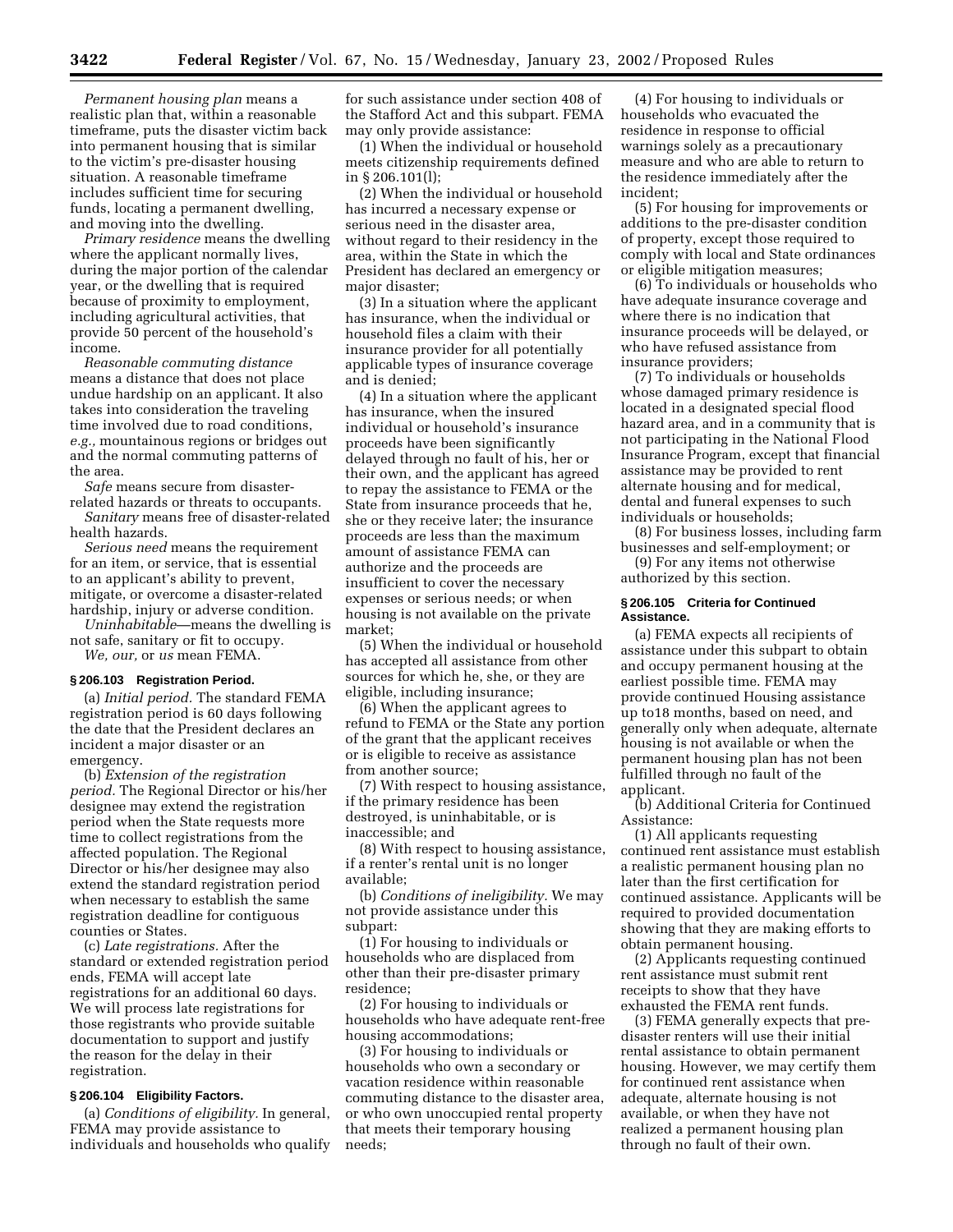(4) FEMA may certify pre-disaster owners for continued rent assistance when adequate, alternate housing is not available, or when they have not realized a permanent housing plan through no fault of their own.

(5) Individuals or households requesting additional assistance for personal property, transportation, medical, dental, funeral, moving and storage, or other necessary expenses and serious needs will be required to submit information and/or documentation identifying the continuing need.

#### **§ 206.106 Appeals.**

(a) Under the provisions of section 423 of the Stafford Act, applicants for assistance under this subpart may appeal any determination of eligibility for assistance made under this subpart. Applicants must file their appeal within 60 days after the date that we notify the applicant of the award or denial of assistance. Applicants may appeal the following:

(1) Eligibility for assistance, including recoupment;

(2) Amount or type of assistance;

(3) Cancellation of an application;

(4) The rejection of a late application; (5) The denial of continued assistance

under section 206.105, Criteria for Continued Assistance;

(6) FEMA's intent to collect rent for occupants of a housing unit that FEMA provides;

(7) Termination of direct housing assistance;

(8) Denial of a request to purchase a FEMA-provided housing unit at the termination of eligibility;

(9) The sales price of a FEMAprovided housing unit they want to purchase; or

(10) Any other eligibility-related decision.

(b) Appeals must be in writing and explain the reason(s) for the appeal. The applicant or person who the applicant authorizes to act on his or her behalf must sign the appeal. If someone other than the applicant files the appeal, then the applicant must also submit a signed statement giving that person authority to represent him, her or them.

(c) Applicants must appeal to the Regional Director or his/her designee for decision made under this subpart, except when FEMA has made a grant to the State to provide assistance to individuals and households under § 206.111(a), State Administration of Other Needs Program.

(d) An applicant may ask for a copy of information in his/her or their file by writing to FEMA or the State. If someone other than the applicant is submitting the request, then the

applicant must also submit a signed statement giving that person authority to represent him, her, or them.

(e) The appropriate FEMA or State program official will notify the applicant in writing of the receipt of the appeal.

(f) The Regional Director or his/her designee or appropriate State official will review the original decision after receiving the appeal. FEMA or the State will give the appellant a written notice of the disposition of the appeal within 90 days of the receiving the appeal. The decision of the appellate authority is final.

#### **§ 206.107 Recovery of Funds.**

(a) The applicant must agree to repay to FEMA or the State from insurance proceeds or recoveries from any other source an amount equivalent to the value of the assistance provided. In no event must the amount repaid to FEMA exceed the amount that the applicant recovers from insurance or any other source.

(b) An applicant must return funds to FEMA or the State when FEMA or the State determines that FEMA or the State made the grant erroneously, the applicant spent the money inappropriately, or the applicant obtained the grant through fraudulent means.

(c) If FEMA has approved a grant to the State to provide assistance under section 206.110, then the State must return to FEMA 75 percent of all funds recovered by the State from applicants. FEMA will return to the State 25 percent of all funds recovered from applicants under § 206.110 when FEMA administers the program.

#### **§ 206.108 Housing Assistance.**

(a) *Purpose.* FEMA may provide financial or direct assistance under this section to respond to the disaster-related housing needs of individuals and households.

(b) *Types of housing assistance—*(1) *Temporary housing assistance*—(i) *Financial assistance.* Eligible individuals and households may receive financial assistance to rent alternate housing resources, existing rental units, manufactured housing, recreational vehicles or other readily fabricated dwellings. In addition, FEMA may provide assistance for the reasonable cost of any transportation, utility hookups, or installation of a manufactured housing unit or recreational vehicle to be used for housing and reasonable lodging expenses incurred because of the disaster.

(A) We will include all members of a pre-disaster household in a single registration and will provide assistance for one temporary housing residence, unless the Regional Director or his/her designee determines that the size or nature of the household requires that we provide assistance for more than one residence.

(B) FEMA will base the rental assistance on the Department of Housing and Urban Development's current fair market rates for existing rental units. FEMA will further base the applicable rate on the household's bedroom requirement and the location of the rental unit.

(C) The occupant is responsible for all utility costs and security deposits, except where the utility does not meter services separately and utilities are a part of the rental charge. The Regional Director or his/her designee may authorize the payment of security deposits; however, the owner or occupant must reimburse the full amount of the security deposit to the Federal Government before or at the time that the temporary housing assistance ends.

(ii) *Direct assistance.* (A) FEMA may provide direct assistance in the form of purchased or leased temporary housing units directly to individuals or households who lack available housing resources and would be unable to make use of the assistance provided under paragraph (b)(1)(i) of this section.

(B) FEMA will include all members of a household in a single application and will provide assistance for one temporary housing residence, unless the Regional Director or his/her designee determines that the size or nature of the household requires that we provide assistance for more than one residence.

(C) Any site upon which a FEMAprovided housing unit is placed must comply with applicable State and local codes and ordinances, as well as 44 CFR part 9, Floodplain Management and Protection of Wetlands, and Part 10, Environmental Considerations.

(D) All utility costs and security deposits are the responsibility of the occupant except where the utility does not meter utility services separately and utility services are a part of the rental charge.

(E) FEMA-provided housing units may be placed in the following locations:

(*1*) A commercial site that is complete with utilities; when the Regional Director or his/her designee determines that the upgrading of commercial sites, or installation of utilities on such sites, will provide more cost-effective, timely and suitable temporary housing than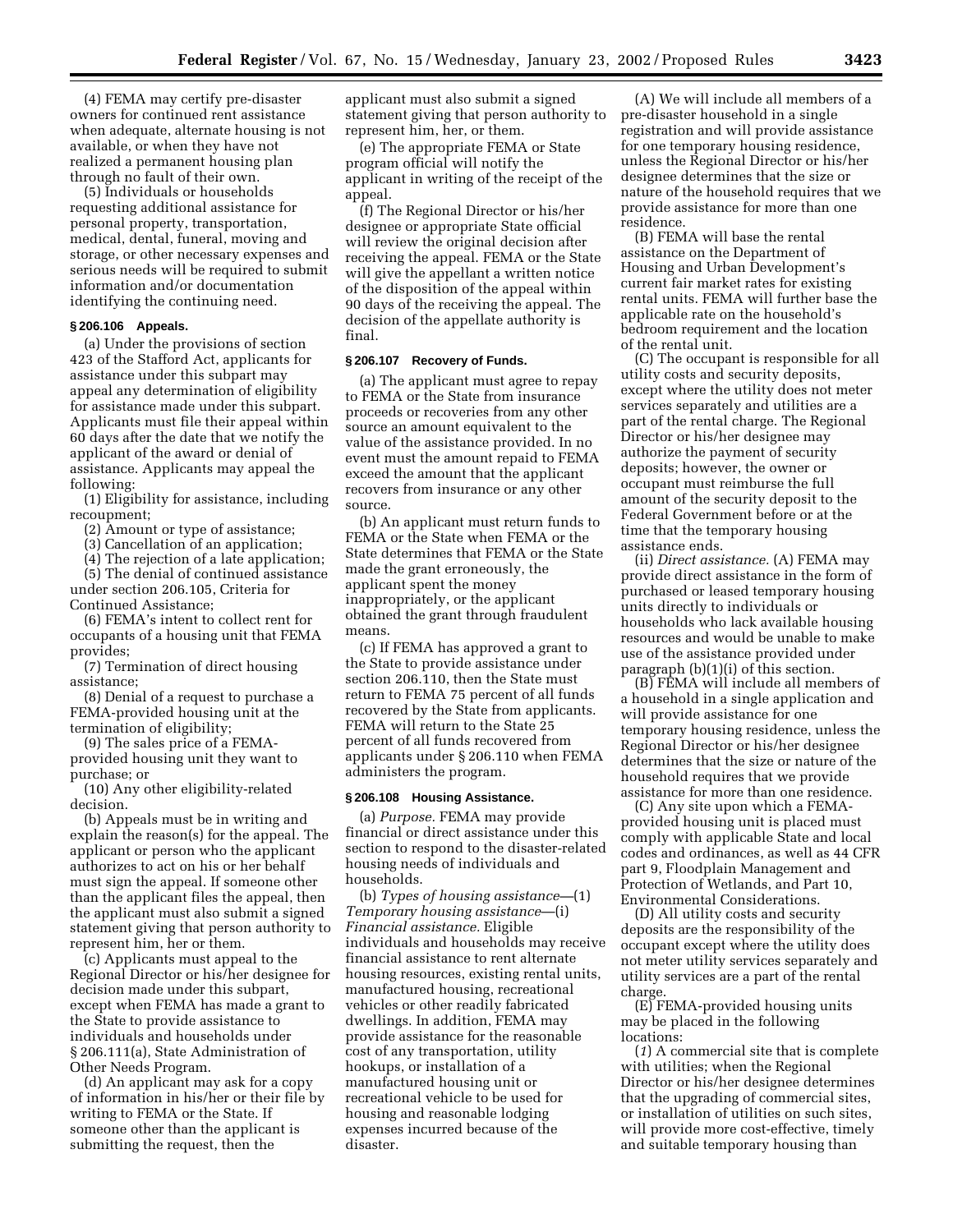other types of resources, then Federal assistance may be authorized for such actions.

(*2*) A private site that an applicant provides, complete with utilities; when the Regional Director or his/her designee determines that the cost of installation or repairs of essential utilities on private sites will provide more cost effective, timely, and suitable temporary housing than other types of resources, then Federal assistance may be authorized for such actions.

(*3*) A group site the State or local government provides that accommodates two or more units and is complete with utilities; when the Regional Director or his/her designee determines that the cost of developing a group site provided by the State or local government, to include installation or repairs of essential utilities on the sites, will provide more cost effective, timely, and suitable temporary housing than other types of resources, then Federal assistance may be authorized for such actions.

(*4*) A group site provided by FEMA, if the Regional Director or his/her designee determines that such a site would be more economical or accessible than one that the State or local government provides.

(F) At the end of the 18-month period of assistance, FEMA may charge up to the fair market rent rate for each temporary housing unit provided. We will base the rent charged on the number of bedrooms occupied and needed by the household. When establishing the amount of rent, FEMA will take into account the financial ability of the household.

(G) We may terminate direct assistance for reasons that include, but are not limited to, the following:

(*1*) The period of assistance expired under § 206.101(d) and has not been extended;

(*2*) Adequate alternate housing is available to the occupant(s);

(*3*) The occupant obtained housing assistance either through misrepresentation or fraud;

(*4*) The occupant failed to comply with any term of the lease/rental agreement or other rules of the site where the unit is located.

(*5*) The occupant does not provided documentation showing that they are working towards the permanent housing plan

(H) FEMA will provide written notice when initiating the termination of any assistance that we provide under our lease agreements. This notice will specify the reasons for termination of assistance and occupancy, the date of termination, the procedure for appealing

the determination, and the occupant's liability for such additional charges as the Regional Director or his/her designee deems appropriate after the termination date, including fair market rent for the unit.

(I) Duplication of benefits may occur when an applicant has additional living expense insurance benefits to cover the cost of renting alternate housing. In these instances, FEMA may provide a temporary housing unit if adequate alternate housing is not available, or if doing so is in the best interest of the household and the government. We will establish fair market rent, not to exceed insurance benefits available.

(2) *Repairs*. (i) FEMA may provide financial assistance for the repairs of uninsured disaster-related damages to an owner's primary residence. The funds are to help return owner-occupied primary residences to a safe and sanitary living or functioning condition. Repairs may include utilities and residential infrastructure (such as private access routes, wells and/or septic systems) damaged by a major disaster.

(ii) The type of repair FEMA authorizes may vary depending upon the nature of the disaster. We may authorize repair of items where feasible or replacement when necessary to insure the safety or health of the occupant and to make the residence functional.

(iii) FEMA may also provide assistance for eligible hazard mitigation measures that reduce the likelihood of future damage to such residences, utilities or infrastructure.

(iv) Eligible individuals or households may receive up to \$5,000 under this paragraph, adjusted annually to reflect changes in the CPI, to repair damages to their primary residence without first having to show that the assistance can be met through other means, except insurance proceeds.

(v) The individual or household is responsible for obtaining local permits or inspections that applicable State or local building codes may require.

(3) *Replacement.* FEMA may provide financial assistance under this paragraph to replace a disaster-damaged owner's occupied, primary residence if the dwelling can be replaced, in its entirety, for \$10,000 or less, as adjusted annually to reflect changes in the CPI.

(4) *Permanent housing construction.* FEMA may provide financial or direct assistance to applicants for the purpose of constructing permanent housing in insular areas outside the continental United States and in other remote locations when alternative housing resources are not available and the types

of financial or direct temporary housing assistance described in paragraph (b)(1) of this section are unavailable, infeasible, or not cost-effective.

(c) *Eligible costs.* (1) Repairs to the primary residence or replacement of items must be disaster-related and must be of average quality, size, and capacity, taking into consideration the needs of the occupant. Repairs to the primary residence are limited to restoration of the dwelling to a safe and sanitary living or functioning condition and may include:

(i) Repair or replacement of the structural components, including foundation, exterior walls, and roof;

(ii) Repair or replacement of the structure's windows and doors;

(iii) Repair or replacement of the structure's Heating, Ventilation and Air Conditioning System;

(iv) Repair or replacement of the structure's utilities, including electrical, plumbing, gas, water and sewage systems;

(v) Repair or replacement of the structure's interior, including floors, walls, ceilings, doors and cabinetry;

(vi) Repair to the structure's access and egress, including privately owned access road;

(vii) Blocking, leveling, and anchoring of a mobile home, and reconnecting or resetting mobile home sewer, water, electrical and fuel lines and tanks; and

(viii) Items or services determined to be eligible hazard mitigation measures.

(2) Permanent Housing Construction, in general, must be consistent with current minimal local building codes and standards where they exist, or minimal acceptable construction industry standards in the area. Dwellings will be of average quality, size and capacity, taking into consideration the needs of the occupant.

#### **§ 206.109 Disposal of Housing Units.**

(a) FEMA may sell housing units purchased under § 206.108(b)(1)(ii), Temporary Housing, Direct Assistance, as follows:

(1) Sale to an applicant.

(i) Sale to the individual or household occupying the unit, if the occupant lacks permanent housing, has a site that complies with local codes and ordinances and Part 9 of this Title.

(ii) Adjustment to the sales price.

(A) FEMA may approve adjustments to the sales price when selling a housing unit to the occupant of a unit, if the purchaser's financial resources are less than the fair market value of the home or unit, and when doing so is in the best interest of the applicant and FEMA.

(iii) We will deposit the proceeds of a sale under paragraph (a)(1) of this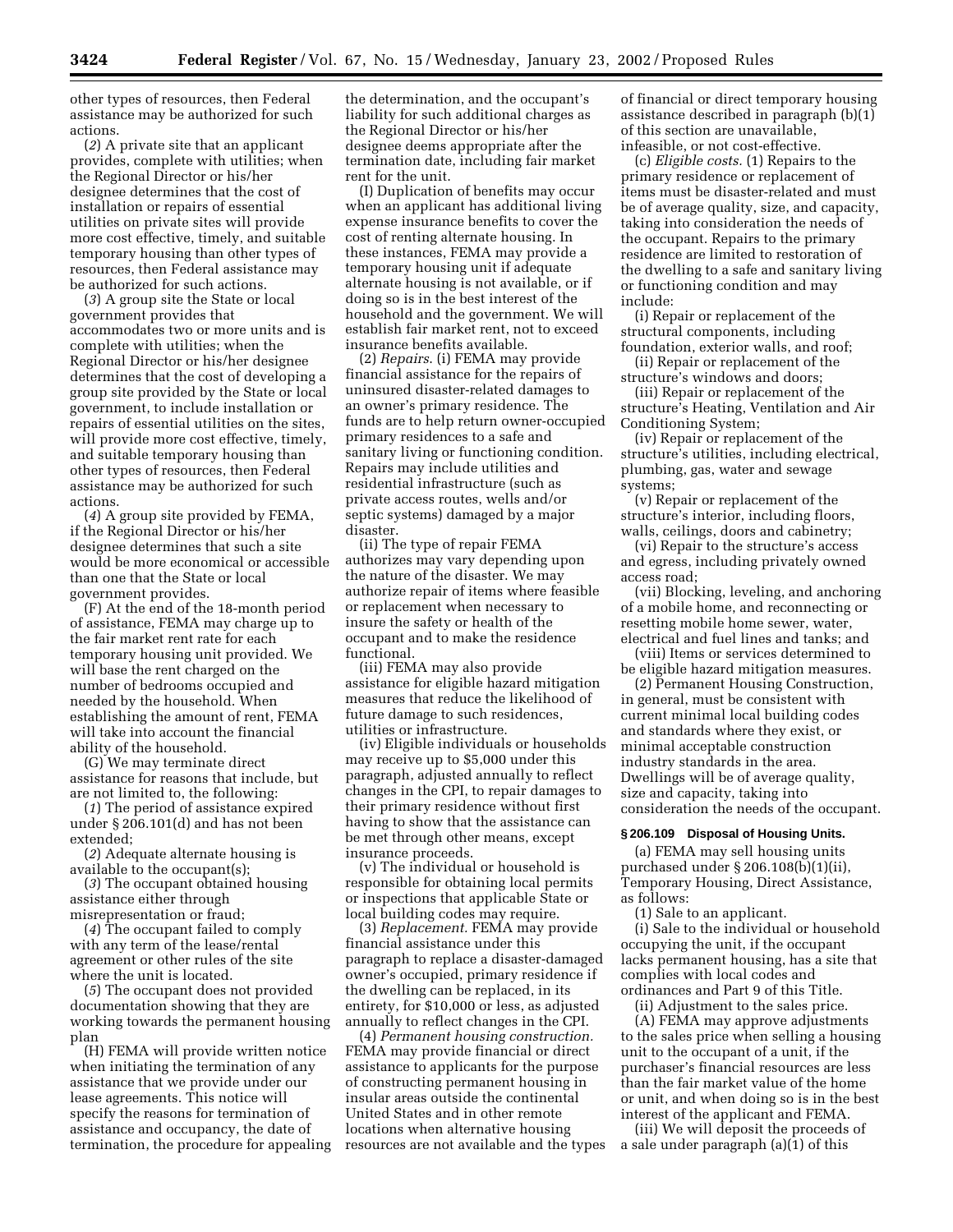section in the appropriate Disaster Relief Fund account.

(iv) FEMA may sell a housing unit to an individual or household only on the condition that the purchaser agrees to obtain and maintain hazard insurance, as well as flood insurance on the unit if it is or will be in a designated Special Flood Hazard Area.

(2) Other methods of disposal:

(i) FEMA may sell, transfer, donate, or otherwise make a unit available directly to a State or other governmental entity, or to a voluntary organization, for the sole purpose of providing temporary housing to disaster victims in major disasters and emergencies. As a condition of the sale, transfer, or donation, or other method of provision, the State, governmental entity, or voluntary organization must agree to:

(A) Comply with the nondiscrimination provisions of the Stafford Act, 42 U.S.C. 5151; and

(B) Obtain and maintain hazard insurance on the unit, as well as flood insurance if the housing unit is or will be in a designated Special Flood Hazard Area.

(ii) FEMA may also sell housing units at a fair market value to any other person.

(b) A unit will be sold ''as is, where is'', except for repairs FEMA deems necessary to protect health or safety, which are to be completed before the sale. There will be no implied warranties. In addition, FEMA will inform the purchaser that he/she may have to bring the unit up to codes and standards that are applicable at the proposed site.

#### **§ 206.110 Financial Assistance to Address Other Needs.**

(a) *Purpose.* FEMA and the State may provide financial assistance to individuals and households who have other disaster-related necessary expenses or serious needs. To qualify for a grant under this section, an applicant must also:

(1) Apply to the United States Small Business Administration's (SBA) Disaster Home Loan Program for all available assistance under the program; and

(2) Be declined for SBA Disaster Home Loan Program assistance; or

(3) Demonstrate that the SBA assistance received does not satisfy their total necessary expenses or serious needs arising out of the major disaster.

(b) *Types of assistance.*—(1) *Medical, dental, and funeral expenses.* FEMA may provide financial assistance for medical, dental and funeral items or services to meet the disaster-related necessary expenses and serious needs of individuals and households.

(2) *Personal property, transportation, and other expenses.* (i) FEMA may provide financial assistance for personal property and transportation items or services to meet the disaster-related necessary expenses and serious needs of individuals and households.

(ii) FEMA may provide financial assistance for other items or services that are not included in the specified categories for other assistance but which FEMA approves, in coordination with the State, as eligible to meet unique necessary expenses and serious needs of individuals and households.

(c) *Eligible costs.—*(1) *Personal property.* Necessary expenses and serious needs for repair or replacement of personal property are generally limited to the following:

(i) Clothing;

(ii) Household items, furnishings or appliances;

(iii) Tools, specialized or protective clothing, and equipment required by an employer as a condition of employment;

(iv) Computers, uniforms, schoolbooks and supplies required for educational purposes; and

(v) Cleaning or sanitizing any eligible personal property item.

(2) *Transportation.* Necessary expenses or serious needs for transportation are generally limited to the following:

(i) Repairing or replacing vehicles; and

(ii) Financial assistance for public transportation and any other

transportation related costs or services. (3) *Medical expenses.* Medical

expenses are generally limited to the following:

(i) Medical costs;

(ii) Dental costs; and

(iii) Repair or replacement of medical equipment.

(4) *Funeral expenses.* Funeral expenses are generally limited to the following

(i) Funeral services;

(ii) Burial or cremation; and

(iii) Other related funeral expenses.

(5) *Moving and storage expenses.* Necessary expenses and serious needs related to moving and storing personal property away from the threat of damage including the evacuation, storage, and return of the personal property to the individual or household's place of residence.

(6) *Other.* Other disaster-related expenses not addressed in the above categories may include:

(i) Costs of towing, setup, and connecting or reconnecting essential utilities for an owner-occupied manufactured housing unit not provided by FEMA; and

(ii) Other miscellaneous items or services that FEMA, in consultation with the State, determines are necessary expenses and serious needs.

#### **§ 206.111 State Participation in the Section 408 Program.**

(a) *State Administration of Other Needs Program.* A State may request a grant from FEMA to provide financial assistance to individuals and households in the State under § 206.110 of this subpart. The total Federal grant under this paragraph will be equal to 75 percent of the cost of meeting necessary expenses or serious needs of individuals and households, plus State administrative costs not to exceed 5 percent of the Federal grant. Any State that administers the program to provide financial assistance to individuals and households must administer the program consistent with § 206.110 of this subpart and under the Memorandum of Understanding that we describe at paragraph (c) of this section.

(b) *State Participation in the Management of the Temporary Housing-Direct Assistance Program.* A State may request authority to participate in the management of the Temporary Housing-Direct Assistance Program that we describe at  $\S 206.108(b)(1)(ii)$  of this subpart. The total Federal cost under this paragraph will be 100 percent. The Regional Director or his/her designee may approve such a request if State participation in the management of the program would be in the best interest of the Federal government and those needing housing assistance.

(1) Any State that participates in the management of a Temporary Housing-Direct Assistance Program must do so consistent with  $\S 206.108(b)(1)(ii)$  of this subpart and under the Memorandum of Understanding that we describe at paragraph (c) of this section;

(2) Before a State may participate in the management of the Temporary Housing-Direct Assistance Program, the State must agree to hold and save the United States free from damages and indemnify the Federal Government against any claims arising from the Temporary Housing-Direct Assistance Program;

(3) The State may perform one or more of the following activities in the course of its participation in the management of the Temporary Housing-Direct Assistance Program:

(i) Site assessment;

- (ii) Unit procurement and installation;
- (iii) Unit maintenance;
- (iv) Staging operations;

(v) Group site design and

development;